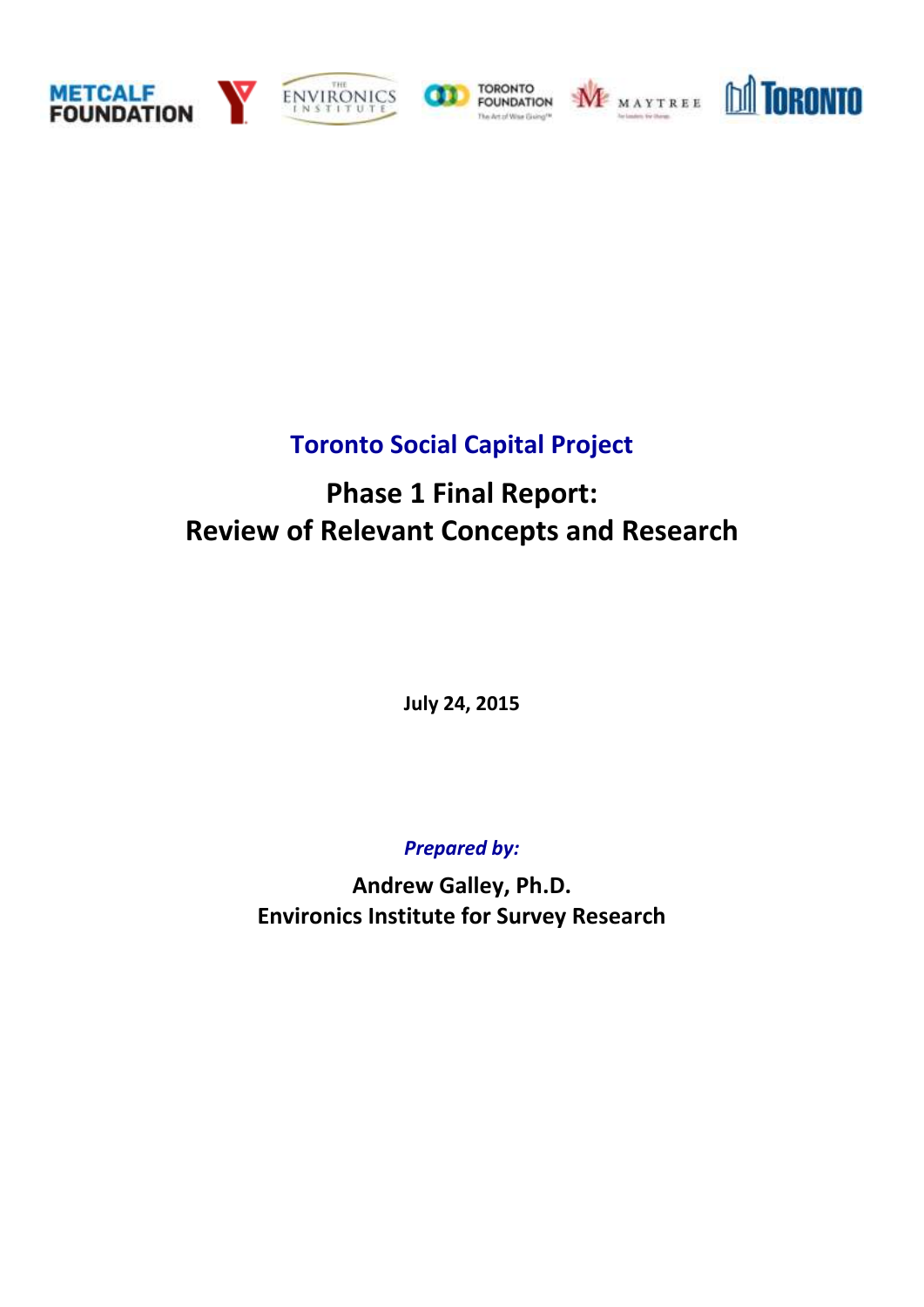## **Table of Contents**

| III. Measuring Social Capital: Tools, Scales and Instruments  12 |  |
|------------------------------------------------------------------|--|
|                                                                  |  |
|                                                                  |  |
|                                                                  |  |
|                                                                  |  |
|                                                                  |  |
|                                                                  |  |
|                                                                  |  |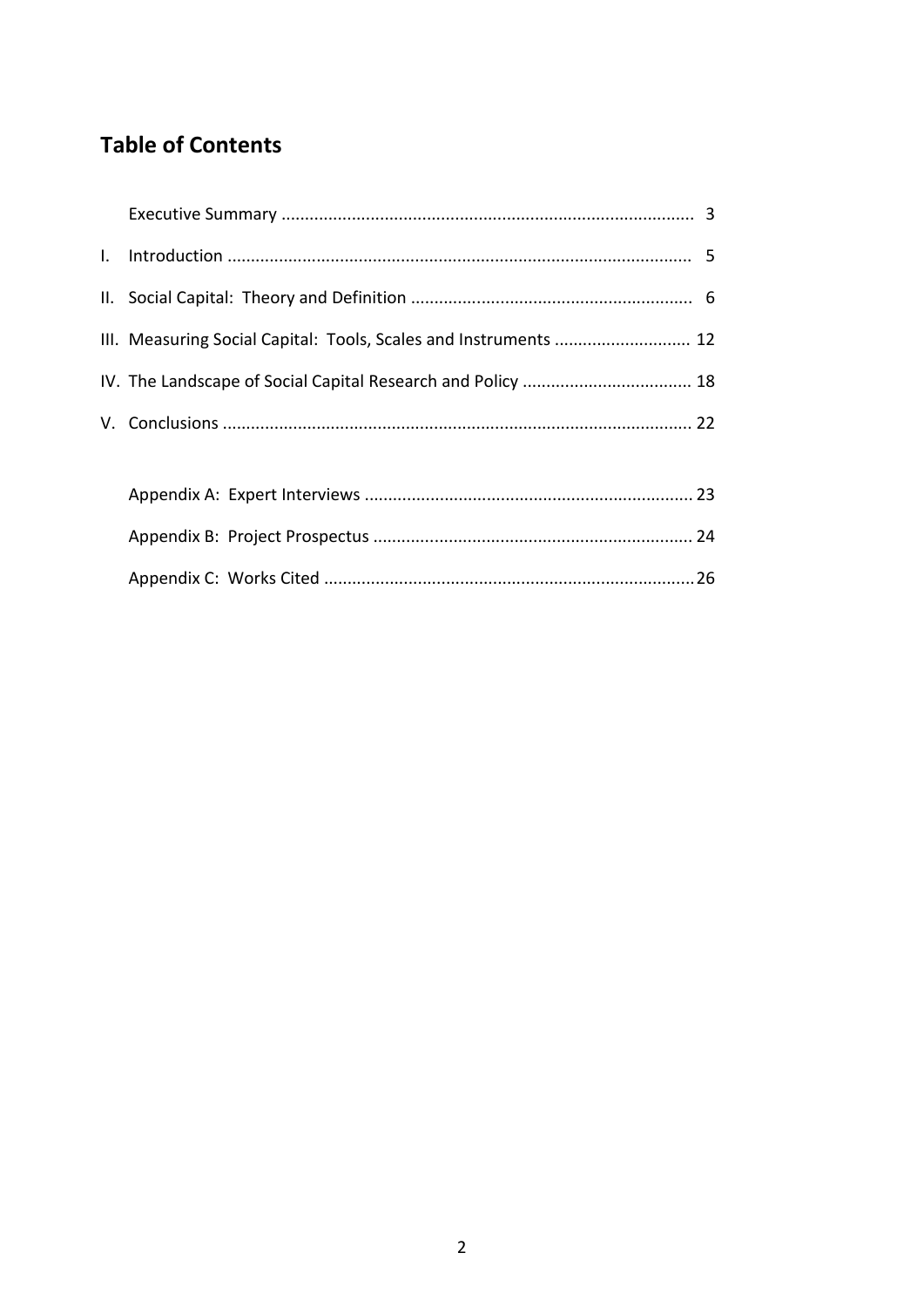## **Executive Summary**

This report sums up the progress on the Toronto Social Capital (TOSC) project made during Phase 1. As part of this Phase, we conducted a review of the relevant literature and consulted via interview with subject-matter experts. The report is divided into sections, each of which answers a key question regarding the background of the TOSC project and outlining the lessons learned. Below we summarize each of the subjects covered.

**How is social capital defined?** Social capital is not a unitary concept, nor is there agreement among experts on how to define it. There are distinct perspectives on what social capital is overall (e.g., a field of action, a stock of resources), as well as different concepts such as trust, social networks, and civic life, which are interrelated and in some cases may overlap. The concept of social capital may be best considered as an umbrella term that incorporates these different perspectives and concepts.

That being said, for purposes of the upcoming TOSC research a concise definition is required and the following is proposed: "social capital refers to the vibrancy of social networks and the extent to which individuals and communities trust and rely upon one another." This broad definition can then be operationalized to incorporate the concepts that are most relevant to the project and the priorities of the Lead Partners (e.g., ethnic diversity and integration, economic opportunity and inequality, civic engagement, and health outcomes).

**How has social capital been studied, and what can we learn from this?** There has been a significant body of research conducted over the past several decades focusing on one or more aspects of social capital. The work of the Saguaro Seminar group at Harvard University is perhaps the best known and most relevant to the TOSC, consisting of a series of population surveys in specific US cities, based on Putnam's model of social capital.

There have been a number of social-capital focused research studies in Canada. Of particular significance is the Equality, Security and Community (ESC) project (led by leading political scientists including Richard Johnston and Stuart Soroka) a decade ago which tested Putnam's US-based evidence that increasing ethnic diversity led to declining social capital. Statistics Canada has conducted several studies focusing on social networks, social engagement and social identity that provide national benchmarks and some basis for longitudinal trends in social capital over time. And there have been a handful of city-specific studies examining specific aspects of social capital (e.g., Vancouver, Hamilton, and Edmonton). In Toronto, there have been a few studies focusing on public health (e.g., Urban Heart) that encompass some aspects of social capital at the neighbourhood level.

Generally speaking, social capital -- in the form of high levels of membership in social groups -- has proven more resilient in Canada than in the United States. This resilience applies to the general downward trend in civic life identified in *Bowling Alone*; to the deterioration of social capital associated with ethnic diversity in Putnam's later research; and finally to the 2008 economic setback, which damaged many other areas of community well-being.<sup>1</sup> However, this is not a matter of inherent Canadian sociability (at least not entirely!) but a result of public policy and public choices.<sup>2</sup>

Collectively this body of research provides a valuable foundation upon which the TOSC project can be built. The previous work demonstrates how social capital can be measured in populations, and the Canadian research provides valuable benchmark data that provides the basis for comparisons (how Toronto compares with other Canadian cities, how Toronto may have changed over time). The ESC study conducted a decade ago included a large sample in Toronto (N=1,000), and so replicating several of the measures from this work may provide a basis for determining how specific aspects of social capital have changed over this time span. Most of this previous data will be accessible for this type of analysis, either by license (through Statistics Canada) or from the researchers themselves.

<sup>1</sup> Canadian Index of Wellbeing 2012

<sup>2</sup> Banting et al. 2011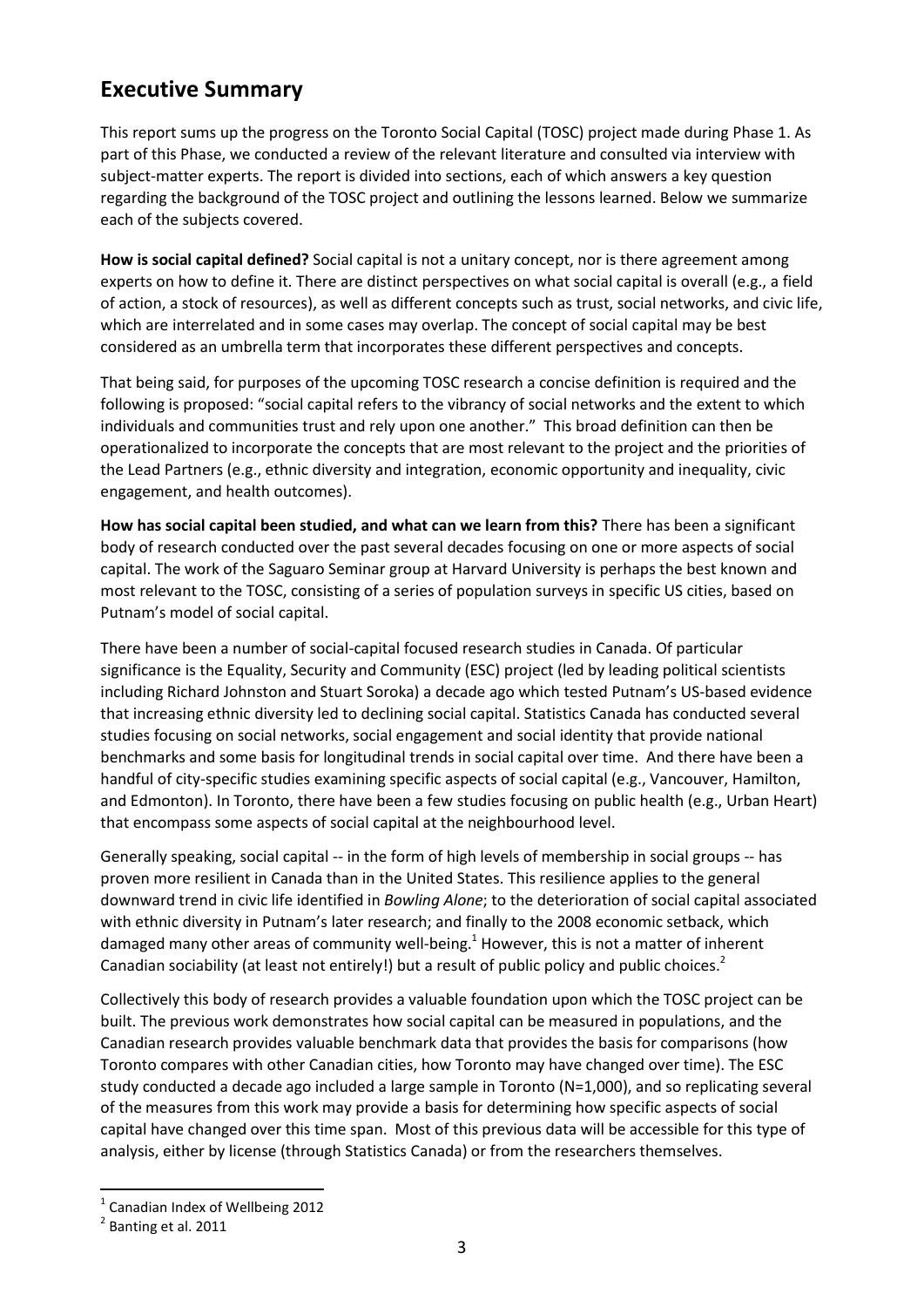At the same time, the existing body of research on social capital represents a patchwork that does little to answer the central questions around the state of social capital in Toronto today. The TOSC project will constitute a major leap forward in terms of defining social capital in a comprehensive way, linking social capital to key outcomes (e.g., economic, health, quality of life), and encompassing the entire city population to a level of detail that will provide for invaluable comparisons across important segments as defined by demographics, ethnicity and culture, geography and other potentially significant dimensions. The previous research in Canada has given little to no attention to how social capital operates across different parts of society. The TOSC, as conceived, stands to break new ground in filling in our knowledge of the resilience, vulnerability, and potential of social capital in a large, growing, and increasingly diverse Canadian urban community.

**Measurement – How can social capital be measured?** Previous research demonstrates how social capital can be measured along its different conceptual dimensions, and this provides a solid methodological basis on which to develop the methodology for the TOSC research in Phase 2. Some of these existing measures can almost certainly be applied to address some aspects of social capital, and new ones will need to be created for the remainder. It is expected that the research will encompass the four broad types of social capital measures identified in this report: trust, personal networks, associational behaviour, and life satisfaction.

The purpose and scope of the TOSC project will dictate some of the choices in how social capital will be measured. That is, the measures will be developed within the context of the research consisting of a sample survey with a representative sample of City of Toronto residents, with the data consisting of self-reported responses from participants to a questionnaire that will be no more than 20-25 minutes in duration. This means, for instance, that it will not be possible to collect in-depth information about personal networks and associational behaviours.

The TOSC focus on social capital in a large and highly diverse city will pose special challenges. Social relations may be most active over a smaller area – such as a block or neighbourhood -- than our sample can capture. Languages and cultural norms, as well as generational differences, will demand special attention. The biggest challenge will be achieving strong sample coverage – inclusion of a representative sample of Toronto residents, especially from difficult to reach groups (e.g., allophones, the homeless, and youth). This will be addressed in the development of the survey methodology over the next several months, and take into account the level of funding available for the Phase 2 work. Strategies include using multiple survey modes, interviewing in languages other than English, and oversampling small but important segments of the population.

**What else is currently taking place in Toronto that is relevant to this project?** Issues directly related to social capital – intercultural tolerance and exchange, economic inequality, and spatial isolation -- are currently on the agenda for researchers and civic organizations in Toronto. United Way Toronto, for instance, recently completed two major studies (on income inequality and precarious employment). David Hulchanski and is research team continue to study the growing divide in settlement patterns across socio-economic strata.

These initiatives touch on important aspects of quality of life that are pertinent to social capital, but none focus specifically on social capital in terms of specific concepts or a broad model. The TOSC project focus is new and unique in the Toronto context, and will establish a new benchmark for understanding how people get along in Canada's largest city.

Two significant things have been achieved through the research summarized in this report. First, we have a clear idea of how the TOSC project is in conversation with what has gone before, how it makes a contribution to an ongoing conversation, and how it breaks new ground. Second, we now know the biggest challenges we will have to contend with as we move forward into the research design. In addition to that design challenge, next steps for the project include a continued emphasis on fundraising, and a development of outreach strategy to potential project stakeholders.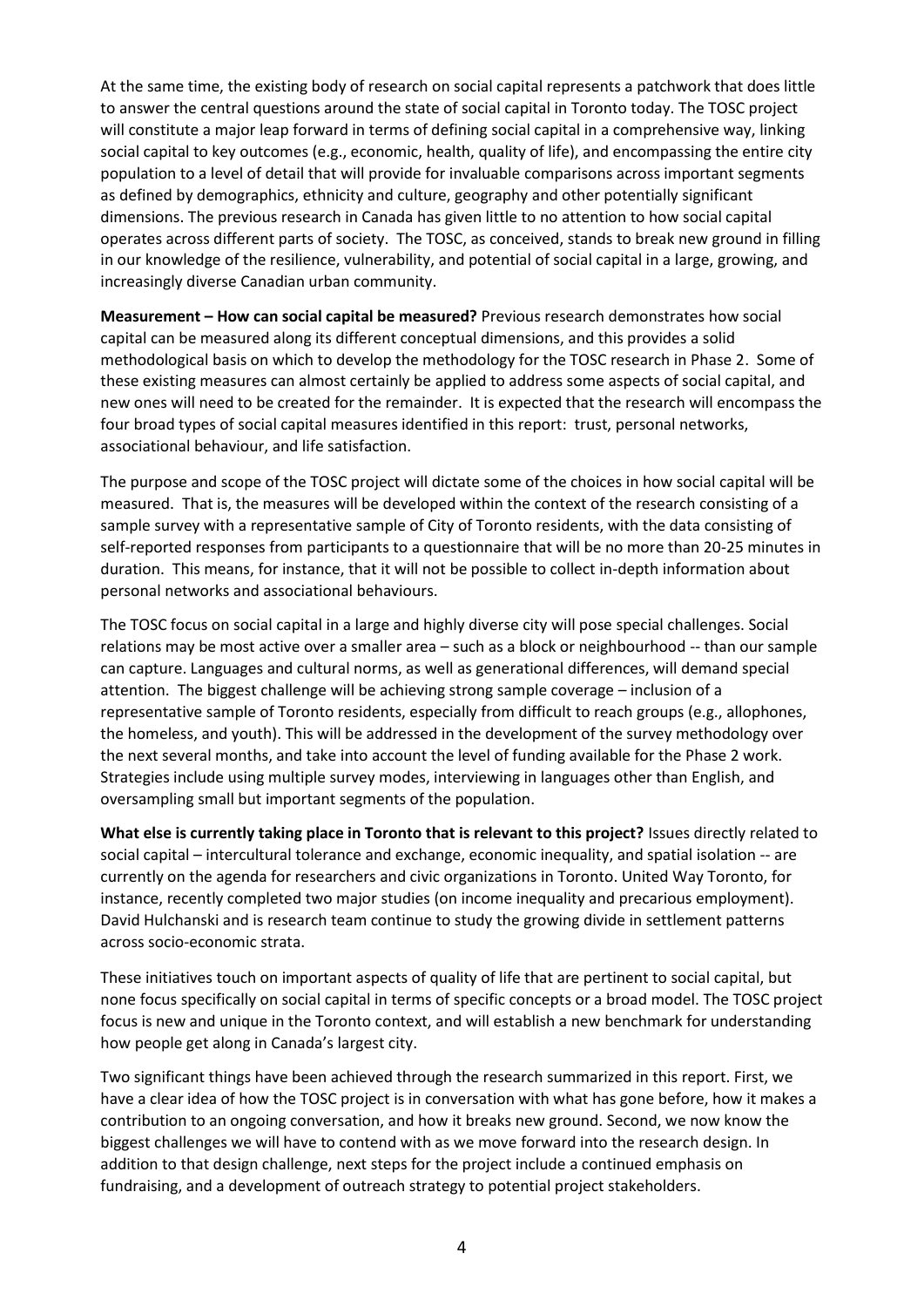## **I. Introduction**

The Toronto Social Capital project (TOSC), a partnership among leading civic organizations and the City of Toronto<sup>3</sup>, aims to advance our understanding of the role played by social connection in the life of the city. The project will entail a survey of Toronto residents to assess their social capital across a range of domains, alongside relevant outcomes of interest to the partners – such as socio-economic status, selfreported health, neighbourhood vitality, and life satisfaction.

This study builds on the work of the Toronto Foundation's *Vital Signs* program, and will be the first in Canada to bring many of these social capital measurements into focus on a municipal scale. Encompassing a large sample of Toronto residents, it will provide an analysis of the City's diverse human landscape, and allow comparisons between geographic areas of what some fear is an increasingly polarized city<sup>4</sup>. It will contribute to Toronto's future success by providing a sound empirical basis for investing in the City's social capital and social infrastructure; by raising awareness of the importance and benefits of social trust and community involvement; and by establishing a benchmark against which progress can be measured over time.

The project is being conducted in three phases:

- Phase 1, (January to September 2015) involves scoping the project and conducting consultation  $\bullet$ and outreach with stakeholders.
- Phase 2, (October 2015 to December 2016) will entail the development and implementation of the survey, and analysing the results.
- Phase 3, (January to March 2017) will involve the public dissemination of results and engagement with the community, with a focus on knowledge translation.

The following report is a summary of the work conducted during phase 1 of the project. This work included a review of the relevant literature on social capital theory and research, along with interviews with experts in related fields (including the geography of Canadian cities, the measurement of community vitality, and the sociology of happiness)<sup>5</sup>.

The report serves two purposes. First, it documents the work completed so far. Second, it will provide the foundation for the development of the research in phase 2.

### *Structure of the Report*

**.** 

The main body of the report covers three thematic areas. Section 2 explores what the literature and experts have to say about what social capital is, and why it is worth studying. It touches briefly on the history of the concept, on the most significant debate surrounding its definition, and then specifically on how it has been defined by Canadian policy-makers and researchers. It closes by specifying the operating definition and model of social capital to be used by the Toronto Social Capital project, within this historical and theoretical context.

Section 3 summarizes the instruments and metrics that have been used to measure social capital, including notes on whether or not they have been validated. Throughout, this section links metrics to the operating definition of social capital within the Toronto Social Capital project, as well as describing any licensing or accessibility issues. Section 4 of the report reviews previous social capital studies and outlines the present landscape of social survey research in the region. The report concludes with key lessons learned from phase 1, and reflecting on how it will guide the upcoming project.

 $3$  The partners are (in alphabetical order): The City of Toronto, The Environics Institute for Survey Research, the Maytree Foundation, the Metcalf Foundation, the Toronto Foundation, and the YMCA of Greater Toronto.

 $4$  McDonough et al. 2015, Hulchanski et al. 2010.

<sup>&</sup>lt;sup>5</sup> While the interview data is integrated with the thematic findings, see also Appendix A for a separate summary of the interviewing process.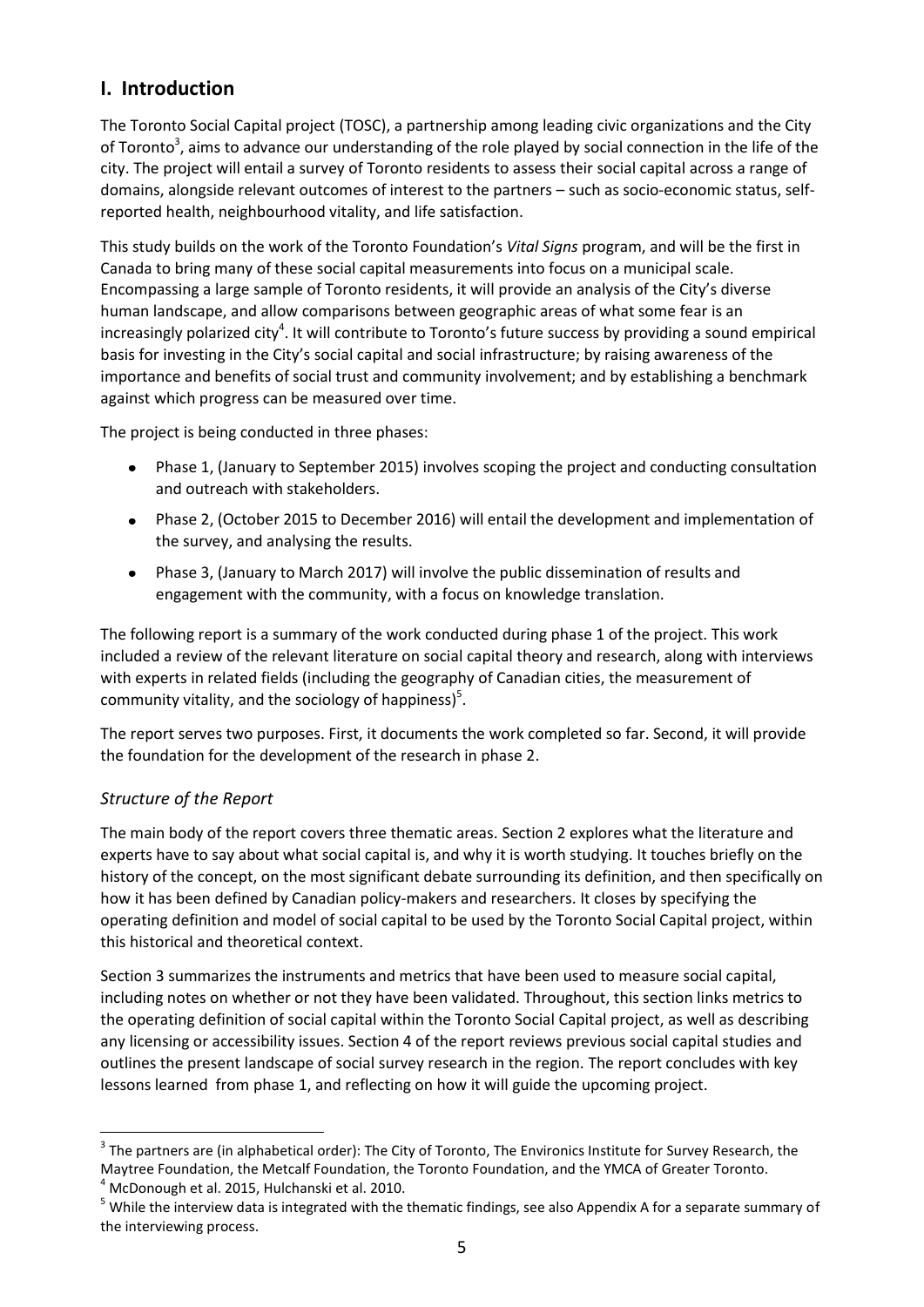## **II. Social Capital: Theory and Definition**

There is broad recognition of a connection between the social life of individuals and communities, and various dimensions of human flourishing<sup>6</sup>. However, modelling this relationship has proved challenging, giving rise to a number of approaches that attempt to measure the results of people "getting along" with one another. In this section, the report locates social capital – as an idea – among a constellation of related concepts, and explains how the TOSC project will put that idea into action.

#### *Why do we talk about social capital?*

L. J. Hanifan, a school superintendent in early 20<sup>th</sup>-century West Virginia, is cited by Putnam as the earliest coiner of the term "social capital" in the literature. His motives were both intellectual and pragmatic, in that he wanted a theory that would explain why schools need community involvement to succeed. In a more rural time, the school-house served as a critical nexus of social life in communities with few other public buildings. Hanifan developed a metaphor of social capital, relating it to the economic accumulation necessary to the success of business corporations – only when enough individuals develop a "surplus" can they invest it in common productive endeavours<sup>7</sup>. He explained the generation of this surplus in a way that names the two distinct directions that later theorists of social capital would pursue:

If [someone] comes into contact with his neighbours [sic], there will be an accumulation of social capital, which may *immediately satisfy his social needs* and which may bear a social potentiality sufficient for the substantial improvement of life in the whole community. *The community as a whole will benefit by the cooperation* of all its parts, while *the individual will find in his associations the advantages of the help,* the sympathy, and the fellowship of his neighbours. (Hanifan 1920, 79, emphasis added)

So from the earliest we find that social capital is used to denote both a collective good and an individual advantage, as well as an expression of an intrinsic human need. More recently, researchers have found it useful to focus on only one of these elements in order to answer more specific questions. While Hanifan's idea of social capital didn't take off immediately, it can be read as fore-shadowing the great concern over urban space, place and community that inspired the pro- and anti-suburban planning movements that have so deeply shaped cities like Toronto. $^{8}$ 

Ideas such as those of Hanifan would also influence more contemporary thinkers, among them Robert Putnam. Putnam is best known for his 2000 book *Bowling Alone*, which used census data to diagnose a decrease in the vitality of social life in America since the 1960s; however, Putnam has worked on similar issues before and since, both in the United States and elsewhere<sup>9</sup>. His research broadly concerns the need for dense, reciprocal social relations in order to support civic virtue<sup>10</sup>, and thus the vitality and sustainability of liberal democracy. Putnam is certainly interested in positive outcomes for individuals, but his focus is on more intangible and collectively-enjoyed goods such as trust.

In parallel with this research, sociologist Pierre Bourdieu was asking different, though related questions. He was interested in a pair of twin puzzles: how do economically marginal people string together adequate resources without significant market purchasing power, and how do elite individuals gain and maintain outsized access to opportunities and information?<sup>11</sup> Bourdieu's emphasis on individual social capital is a result of his focus on the practice of everyday life, how ordinary or habitual actions produce

 $^6$  Cf. Scott 2003, OECD 2001, Putnam 2000, Portes 1998, Kawachi et al. 1997.

<sup>7</sup> Hanifan 1920 *The Community Centre*. This title is quite prophetic for later, more urban considerations of the infrastructure needed to support social capital.

 $^8$  Examples reach at least as far back as the contentious 1972 Spadina Expressway campaign, and continue to today as seen in Keesmaat 2014.

<sup>9</sup> Putnam 2000, Putnam 1993.

<sup>10</sup> Putnam 2000: 19.

<sup>&</sup>lt;sup>11</sup> Bourdieu 1986; see also studies such as Stack 1974.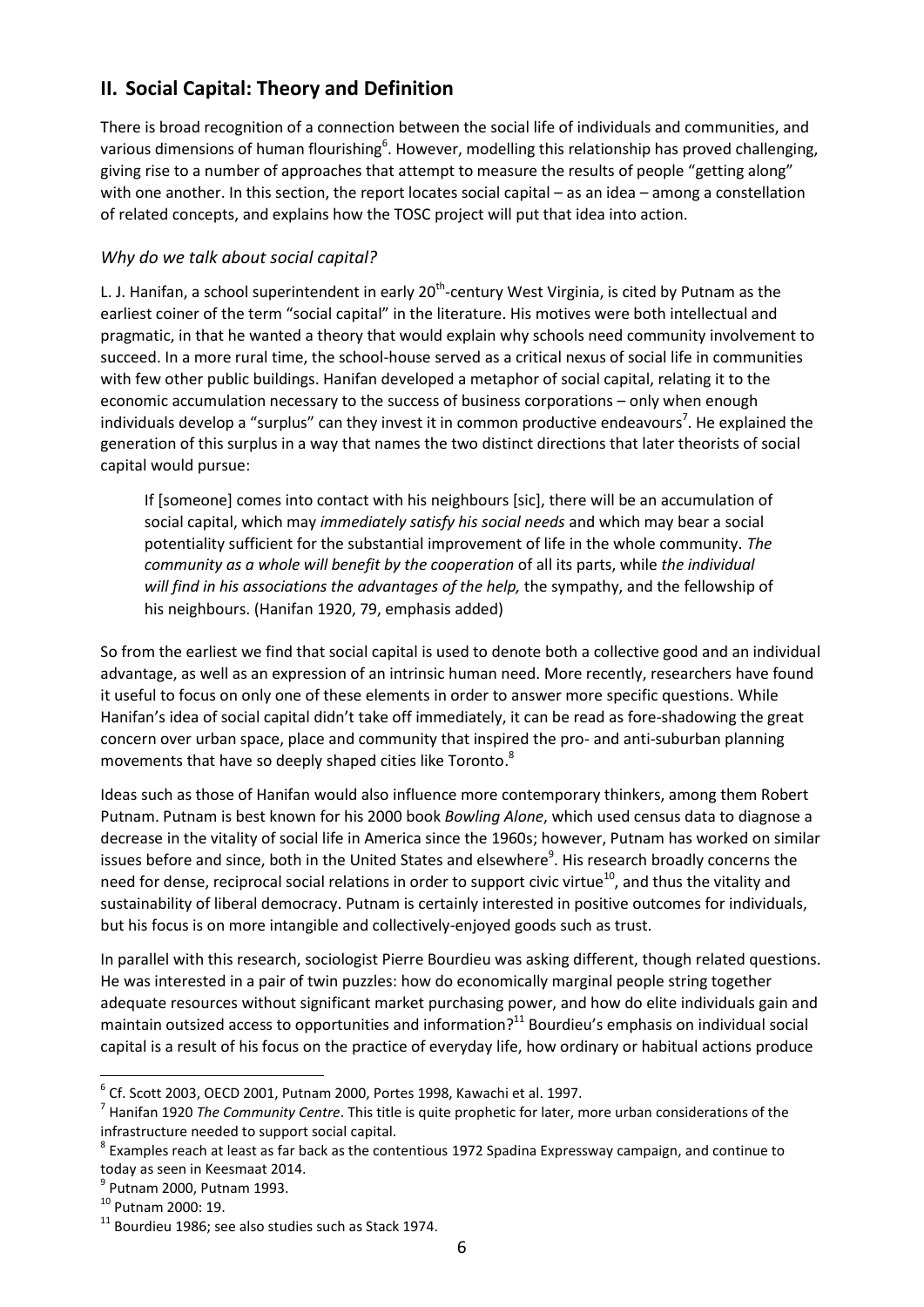large social phenomena such as economic inequality.

Social capital as a concept has thus evolved to answer three related research questions:

- How does the social behaviour of individuals help them get by, or get ahead?  $\bullet$  .
- Why do some communities have more vital collective social lives, and what are the consequences of these differences?
- How do the spaces in which we live, work and play influence our ability to connect to others, thereby enriching our lives, supporting one another's needs, and making change happen?

#### *What is social capital?*

Putnam argues that "the core idea of social capital theory is that social networks have value."<sup>12</sup> a bedrock statement with which – speaking generally – everyone agrees. However, just as contemporary social capital research has sought to address different questions, there are also distinct ways of modelling or defining it.

For Putnam and many others, social capital could be described as **a field of action<sup>13</sup>**, consisting of collective goods such as trust, belonging, norms of reciprocity, voluntary association (recreational or otherwise) and informal social control. These collective goods set up conditions for what is possible – or more often, what is easy and what is difficult. Within a rich field of social capital, it is easier to allow children to play outside without formal supervision, easier to recruit signatories for a petition to the government, easier to raise funds for school-based activities and amenities. Underscoring the "collective" nature of this social capital is that the benefits are independent of any one individual's contribution – you are always better off living in a "high social capital" area, whether you personally are socially active or not.

For others inspired by Bourdieu's work, social capital is seen more as **a stock of resources<sup>14</sup>**, accessible through a network of social connections, and embedded within those connections – to acquaintances, colleagues, friends and family. These resources include information about opportunities, access to institutions and channels of public influence, favours done and received, and material support. Individuals with high social capital are those with larger networks, whose members control access to a more diverse and more rarefied array of resources and information. This approach can also use groups – whether communities or organizations – as the basic unit of analysis, looking at their ties with other groups and the way they share information and resources between them. People may inherit or be gifted with these connections, but by definition they must act to engage with and call upon the resources embedded within.<sup>15</sup>

Researchers often use social capital concepts as **descriptive** terms, embracing a spectrum of social practices and dynamics. This work aims to produce depiction of how social capital differs between populations, changes over time, and correlates with other outcomes of interest.

Some studies have also developed social capital-based **predictive** models used to tie social circumstances to specific outcomes (such as life expectancy). Social capital as a model that can predict outcomes is still experiencing growing pains. It jostles for space in a marketplace of ideas regarding human social life (see *Cousins of Capital* sidebar), and though these ideas are not necessarily in conflict, there are credible arguments suggesting that social capital may be too broad a term for use in testing many hypotheses<sup>16</sup>.

1

 $12$  Putnam 2000.

<sup>&</sup>lt;sup>13</sup> Putnam 2000; McKenzie, interview data; McKnight, interview data; Helliwell and Putnam 2004; Drukker et al. 2006; Scott 2003

 $14$  Bourdieu 1986; Franke 2005; PRI 2005; Macinko and Starfield 2001; van der Gaag 2005;

<sup>15</sup> Coleman 1990; Coalter 2008

<sup>&</sup>lt;sup>16</sup> McKenzie and O'Campo, interview data.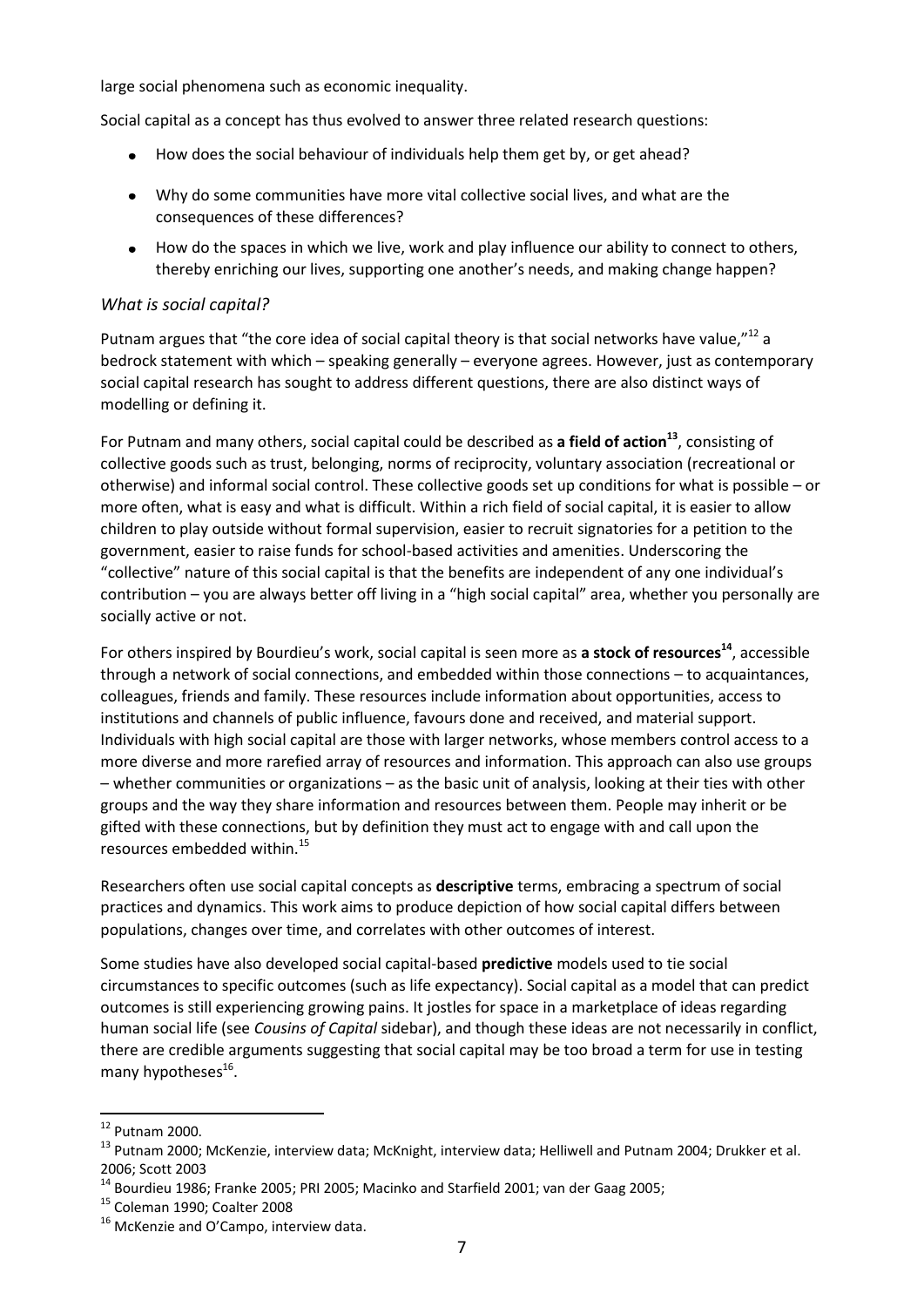#### *Cousins of Social Capital*

Social capital is the focus of the Toronto survey project, but it overlaps with, or has similarities with, a variety of other concepts. In the research literature, these are considered as alternatives to social capital, elements or drivers of it, and/or mutually-reinforcing facets of social life.

*Social cohesion:* this term describes the degree to which a society actively pursues inclusion and the good of all its members (Soroka et al. 2007).

*Social engagement:* an area of study in the General Social Survey which incorporates many of the common measures of social capital, including associational behaviour, access to social supports especially during times of change, and unpaid socially-productive work such as childcare. (Statistics Canada 2008)

*Social solidarity:* social cohesion (see above) that arises from mutual interdependence – which in turn arises from having specialized individual capacities (Jary and Jary 1991)

*Social control:* a norm of behaviour promoting the informal intervention against anti-social behaviour. (C.f. Sampson et al. 1997)

*Social identity:* a term used to emphasize how a sense of belonging to a group or place is acquired through life experiences and social connections, that is, actively. (Helliwell, interview)

*Social isolation:* an inverted measure of social support, describing the likelihood of being unable to access support when needed (C.f. Lewchuk et al. 2015)

*Locational isolation:* a geographic measure of the difficulty faced by individuals in forming networks. (Mcknight, interview)

*Community Vitality:* an element of the Canadian Index of Wellbeing, measuring several dimensions of social life including social capital. (Scott 2003)

*Natural Communities:* a term used to indicate organic networks of caregiving, support and concern, including families, faith communities and some geographic areas (Van Pelt 2011).

*Arrival Cities:* The concept of arrival cities is not directly related to social capital, but underscores the connection between suburban growth, immigrant integration, and social capital. An Arrival City is an urban, geographic area marked by transition, mobility and intense reliance on informal social networks. (Saunders 2007)

*Generosity:* the incidence of "other-regarding" behaviours, linked to increased trust and happiness (C.f. Helliwell et al. 2010).

The TOSC project, intended to establish a benchmark and barometer for social capital in the city, is playing the role of filling in a descriptive landscape. Since we are not testing a hypothesis, the predictive power – and thus the empirical specificity – of our social capital model is less important. As a baseline study, the focus is on the variety of metrics (see section 4) and on recommending an agenda of future, more directed research, depending upon the analysis of our results.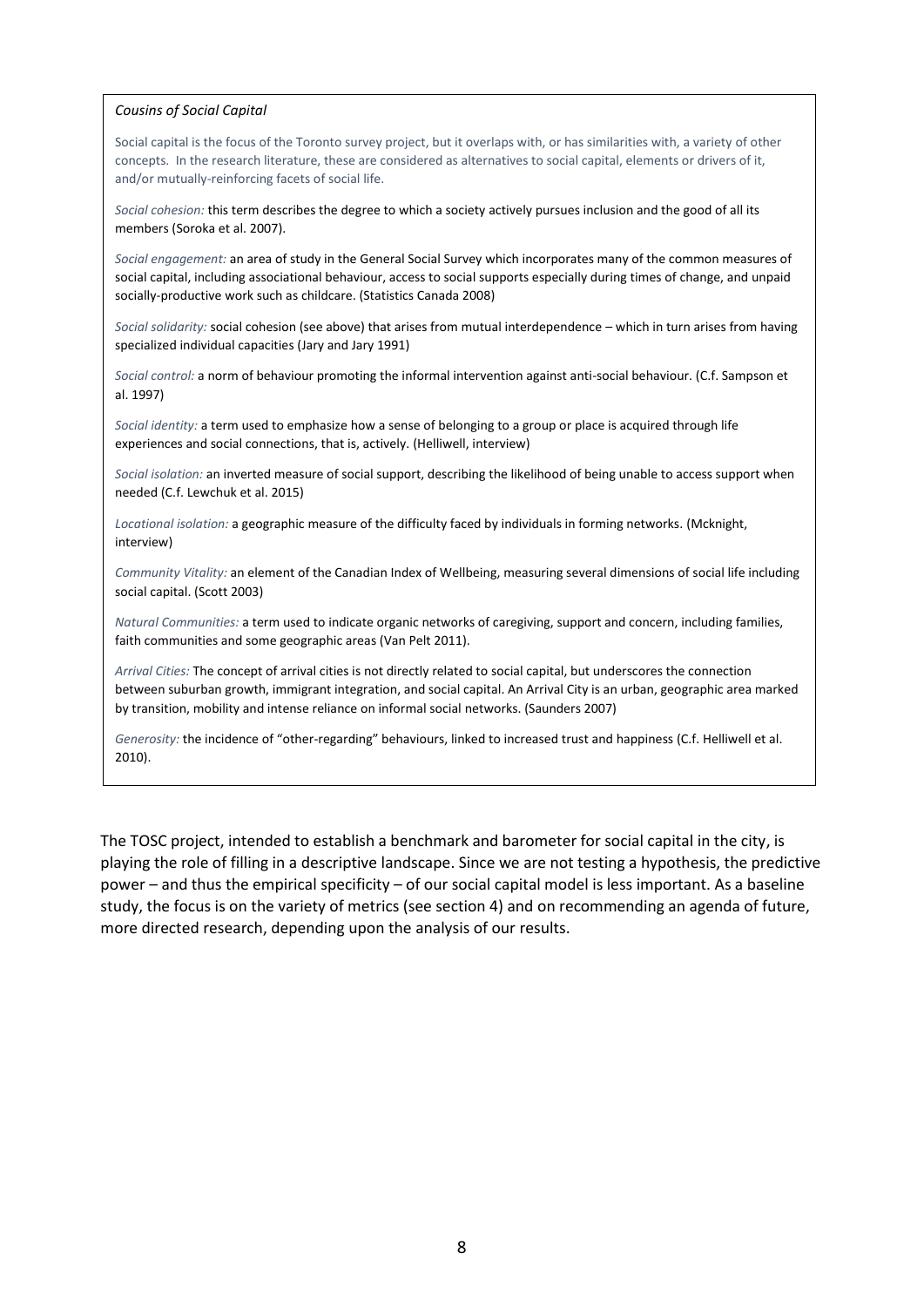*Bonding, Bridging and Linking Social Capital*

Putnam distinguishes between different types of social capital by the nature of the social relation in which it is embedded (or which is used to generate it).

*Bonding* social capital is the term used to refer to norms and resources embedded in close, strong ties, such as between family members and within ethnoculturally-homogenous communities. It is marked by a higher probability of sharing more resources and by greater internal social control – both for good and for ill.

*Bridging* social capital refers to the norms and resources embedded in weaker ties, such as those between professional colleagues or within networks marked by strong interpersonal differences of age, ethnicity, income, gender, language and status. Bridging connections are generally marked by a lower willingness to share significant resources, but a greater diversity of total resources available.

*Linking* social capital is a special proposed type that consists of informal connections to institutions (including government), usually as held by groups or communities. Having linking social capital is usually about having the know-how to organize and voice an agenda that is comprehensible and plausible to decision-making powers.

#### *Why should we study social capital?*

Social capital is a metaphor drawing our attention to the way that the stuff of relationships -- trust, cooperation and solidarity -- can be compared to economic capital. Economic capital is surplus wealth that can be leveraged to create more wealth. We want to understand social capital because it is assumed that a society with a deficit of social capital will experience conflict, whereas one that has a surplus will benefit from positive synergies.

Human history is in part a story of conflicts between identity groups, be they racial, ethnic, national, religious, linguistic or class-based. Canada has made efforts to replace conflict with tolerance – and beyond that, integration and social synergy. Toronto, the country's largest and most diverse community, could be seen as an experiment in the replacement of intergroup conflict with social solidarity. This study intends to measure the degree to which there is trust or mistrust between groups and their capacity for collaboration and collective action.

No matter the model, social capital has an enormous impact on people's lives. Mostly, having social capital is better than not having it, although there are some for whom it can become a burden.

At an individual level, social capital connects people with economic opportunities, and helps redistribute some resources outside of the formal market economy; it therefore may play a role not only in improving one's economic position, but in buffering the negative effects of low income<sup>17</sup> although the degree to which this is true is uncertain.<sup>18</sup> Having an adequate social network increases subjective well-being and life satisfaction<sup>19</sup>, as well as acting as a buffer against the traumatic potential of negative social experiences such as discrimination.<sup>20</sup>

At a community level, measures of social capital are correlated with outcomes such as mortality<sup>21</sup>; how it does this is not clear, but possibilities include mediating the negative health consequences of economic inequality<sup>22</sup>, or by encouraging active participation in fitness-oriented social groups<sup>23</sup>. Social capital helps restrain anti-social behaviour within communities by facilitating social control (see box

 $17$  Fdin and Lein 1997.

<sup>&</sup>lt;sup>18</sup> Moskowitz et al. 2013.

<sup>19</sup> Helliwell 2013

 $20$  Helliwell, interview data

<sup>&</sup>lt;sup>21</sup> Kawachi et al. 1999

<sup>22</sup> *ibid*

<sup>&</sup>lt;sup>23</sup> Dunn, interview data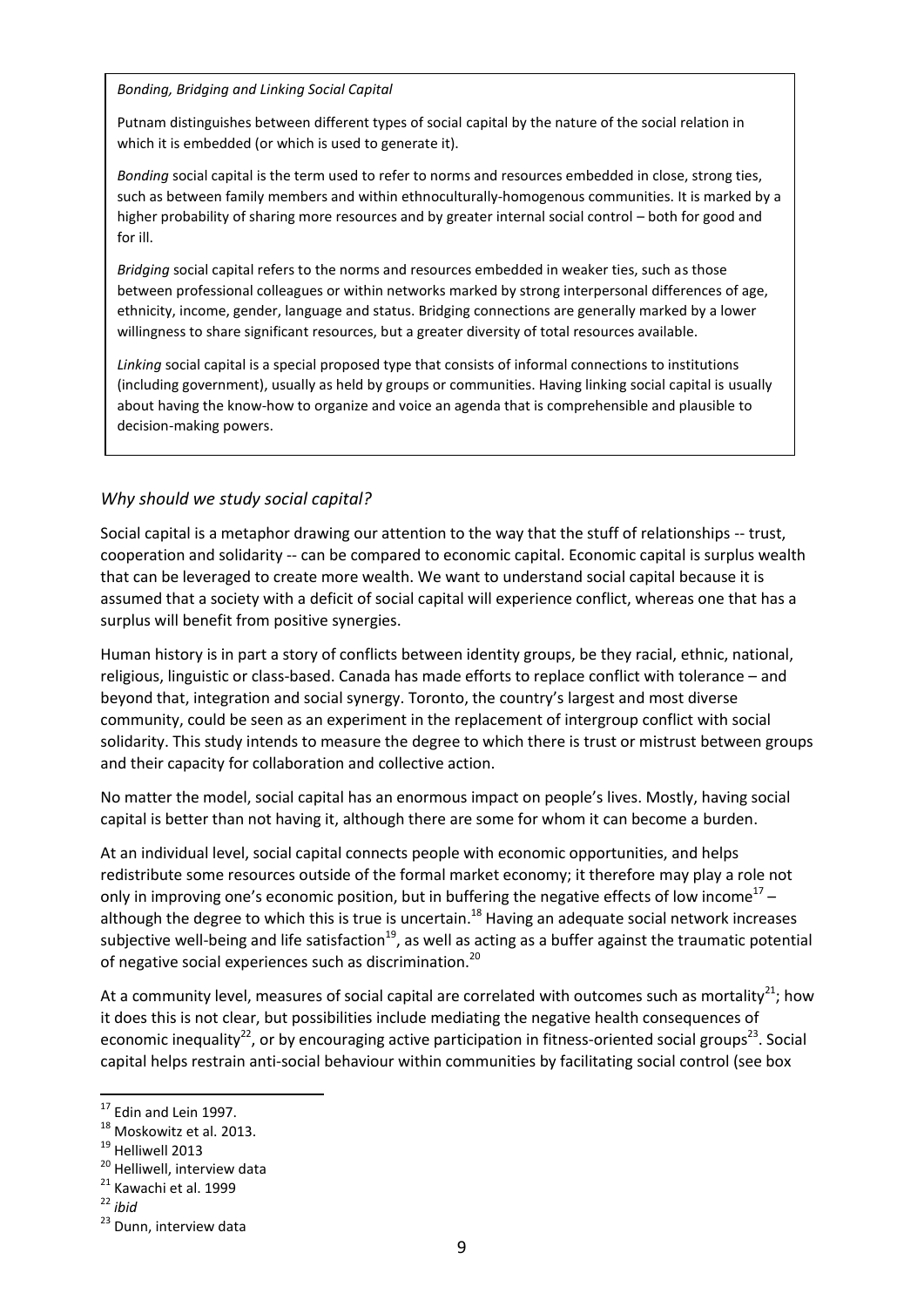"cousins of capital"). Finally, the trust resulting from socially-vital community life – particularly one that encourages active membership in voluntary groups -- is a prerequisite for effective civic engagement with government and other institutions.<sup>24</sup> Leadership in voluntary associations builds soft skills for conflict mediation and collective expression.

On the other hand, there can also be negative consequences that accompany social capital. Alongside the ability to exert control over anti-social behaviour, for example, social networks can exert downward-levelling norms that discourage innovation and economic success – or social engagement beyond the existing network.<sup>25</sup> And while social capital is an important source of support in difficult circumstances, it levies a psychological and physical cost on highly-connected individuals who consequently face heavy demands from members of their social network. Among those living in geographic areas of concentrated poverty, measures of social capital correlate with *lower* levels of personal well-being, even though densely-connected communities are collectively better off.<sup>26</sup>

Carrying on from this finding, social capital appears to function very differently for elite individuals and communities versus marginal ones (as suggested by Bourdieu's twinned research questions on getting by and getting ahead). The uses and outcomes of social capital can appear so distinct in some studies that O'Campo speculates that it might only be serving as a proxy for class difference. The meaningfulness of social capital may be limited "if the evidence shows that the social capital of the poor performs different functions with different results than the social capital of the wealthy<sup>27</sup>. McKenzie suggests that more work is required to determine whether social capital has a unique value in measuring social life, or if it is best deployed as a descriptive or "catch-all" term<sup>28</sup>.

What we already know about social capital, therefore, underlines its importance while also leaving major questions unanswered. Research into social capital continues because it seems to explain the persistence of local economies in a globalized world<sup>29</sup>, but also the way that world seems to have created considerable *anomie* in democratic countries.<sup>30</sup> There is a concern that people are disinvesting from social life and thus the common good, but it's not clear that this U.S.-based research applies, or applies to as great an extent, in Canada. $31$ 

Theoretically, social capital and its benefits may be endangered by the combined trends of income polarization<sup>32</sup> and ethno-cultural diversification. Yet if social capital remains strong, there is strong interest in whether it can be mobilized among communities on the margins to improve their civic voice and economic circumstances.<sup>33</sup> While the notion of social ties as "capital" is a metaphor, it has the advantage of priming us to think about how to invest in these ties, and also about how they depend upon, and increase the capacity of, other assets available to individuals and communities.<sup>34</sup>

It is important to better understand the dynamics of social capital because we may be relying on it to perform the impossible, expecting those with the least resources to lift themselves out of poverty through the sheer magic of social connection: "there has been little discussion of the possibility that focusing on what materially- and politically-disenfranchised communities can do for themselves may be akin to victim-blaming at the community level. $35"$ 

 $^{24}$  McKenzie and Harpham 2006: 31, Nicholson and Hoye 2008: 51.

 $25$  Macinko and Starfield 2001

<sup>&</sup>lt;sup>26</sup> Caughy et al. 2003

<sup>&</sup>lt;sup>27</sup> O'Campo, Interview data

<sup>&</sup>lt;sup>28</sup> McKenzie, Interview data

<sup>&</sup>lt;sup>29</sup> (Helliwell)

<sup>30</sup> Putnam 2000

<sup>31</sup> Scott 2003, Turcotte 2015, Banting et al. 2011

<sup>32</sup> Kawachi et al. 1999, Hulchanksi 2010,

<sup>&</sup>lt;sup>33</sup> Consider for example the movement around Community Benefits Agreements; see Galley 2015.

<sup>&</sup>lt;sup>34</sup> Policy Research Initiative 2005

<sup>&</sup>lt;sup>35</sup> McKenzie and Harpham 2006: 21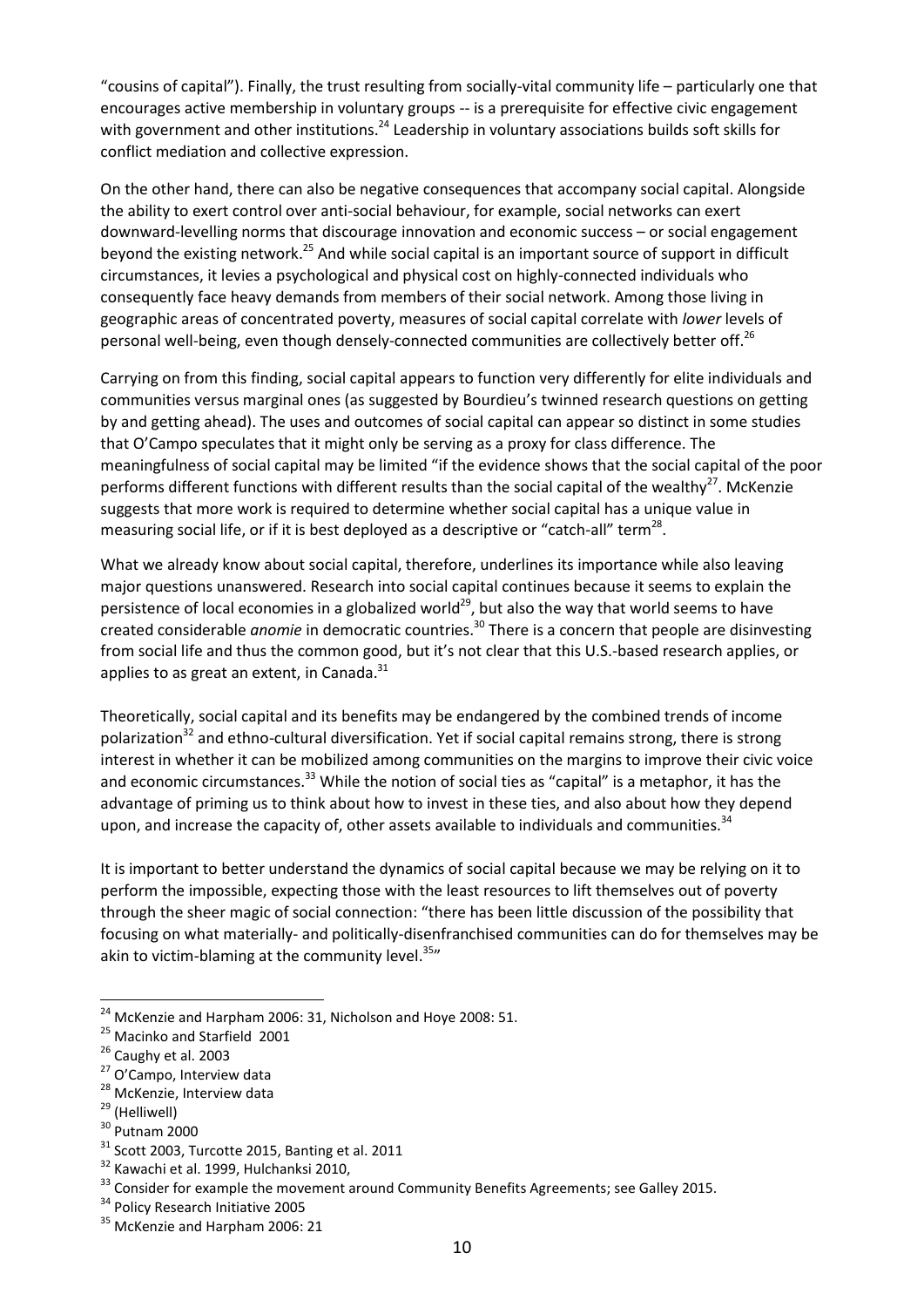The fact that not all networks generate usable capital in proportion to their "density" has led to a theoretical distinction between "bonding" and "bridging" capital: dense networks of like people may help in "getting by," but individuals and communities must diversify their networks in order to "get ahead.<sup>36</sup>" However, despite this accessible and popular theoretical advance about the varieties of social capital there is still work to be done distinguishing them: "the like us/unlike us presumption that lies at the heart of the distinction between bridging and bonding is hard to appreciate given the multidimensionality of [...] individual[s] (sex, age, class, occupation, ethnicity, sexual orientation, political belief, abilities, interests)...<sup>37</sup>"

#### *The Government of Canada's Definition of Social Capital*

The Canadian government has its own highly-specific model of social capital, developed over several years of work by the Policy Research Initiative (PRI)<sup>1</sup>. While narrower than the model likely to be adopted by the TOSC project, it is still significant because of its influence on important data sources such as the General Social Survey, as well as on existing social capital-oriented policies in Canada.

For the PRI, studying social capital is "viewing networks of social ties as a form of capital asset... [which] can be invested in and drawn upon." (2005)

The federal model of social capital was developed in response to concerns that existing models were difficult to quantify and measure – specifically, as an indicator of the effectiveness of policy interventions, such as jobbridging programs. While the PRI work does not reject the general usefulness of ideas such as interpersonal trust or a sense of belonging, they restricted their proposed model of social capital to measurements of the structure of social networks, and their "countable" uses, such as the exchange of tangible resources or verifiable information (Frank 2003).

The practical application of this model is discussed in the section on measurement, below.

#### *How will the Toronto Social Capital Project define social capital?*

As stated in the current project prospectus (see Appendix B), social capital is defined as: "the term used to describe the vibrancy of social networks and the extent to which individuals and communities trust and rely upon one another." This operating description of social capital emerges from the linked outcomes that the project partners wish to understand and improve:

- Intercultural, interethnic and interlinguistic tolerance, integration and solidarity.
- The social effectiveness of neighbourhoods in generating civic engagement, interpersonal trust, and in buffering against the effects of inequality and disorder.
- $\bullet$ The ability of all Toronto residents to access information, resources and opportunities which allow them to improve their health, prosperity and well-being.

From these outcomes also emerges a logic of how to measure the "vibrancy" of Toronto, within the constraints of a largely-quantitative survey of individuals. Under this logic, social networks are vibrant when they produce high levels of interpersonal trust and informal support, high levels of associational involvement (both informal and formal), and a high diversity of contacts between professions, income levels, ages, genders, cultures and other demographic categories.

<sup>36</sup> Putnam 2000

<sup>&</sup>lt;sup>37</sup> Nicholson and Hoye 2008: 25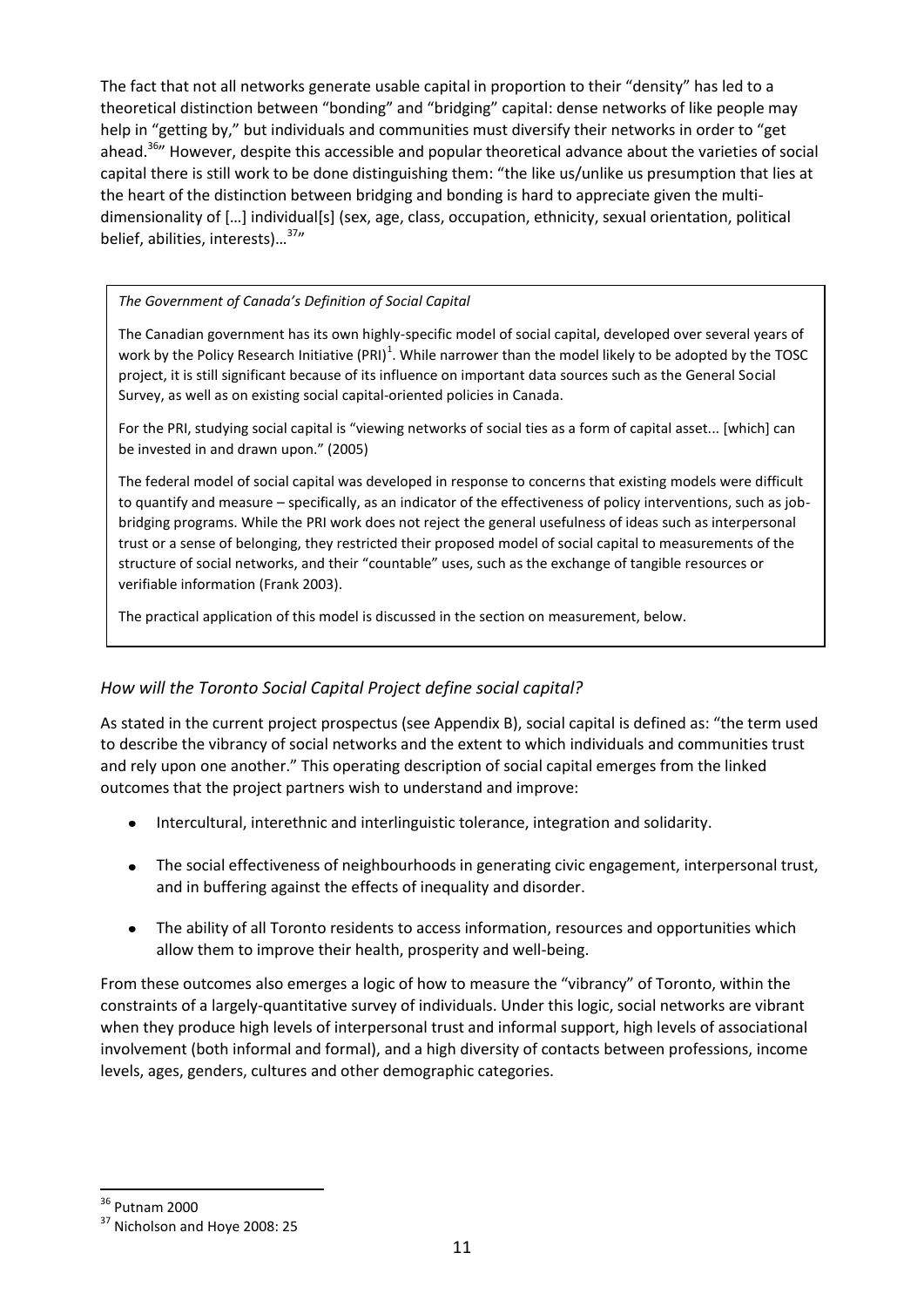## **III. Measuring Social Capital: Tools, Scales and Instruments**

#### *How is social capital measured?*

As with any concept in social science research, there is robust debate and innovation surrounding the question of how to quantify social capital. Because it describes human social groups, this problem is not trivial. Researchers of social capital find that mapping out social connections in a network is difficult enough, but mapping out all the interactions within a network – visits, favours, exchanges of information, recreational activities, political activities and so forth – approaches the impossible.<sup>38</sup>

However, there are validated proxies for the strength of social capital possessed by an individual or a community. The TOSC project is spared many of the more severe measurement difficulties by first, taking a broad umbrella approach to social capital, and second surveying randomly sampled individuals, without follow-up through their networks. These two assumptions cut down considerably on the menu of metrics from which to choose. At the same time, the project will select many, or perhaps even all, of the metrics presented here in order to generate as nuanced a final result as possible.

As discussed in section 2, social capital can be thought of as a **field of action** or as a **stock of resources**, or more narrowly as the **structure and interaction of social networks**. From all of these concepts we get 4 general types of measurement that can be used to generate survey questions:

- *A. Measures of interpersonal trust, attitudes, and neighbourhood social life;*
- *B. Measures of the structure of personal social networks;*
- *C. Measures of associational behaviour – recreational, spiritual, charitable, civic and political;*
- *D. Measures about health, happiness and life satisfaction deriving from social vitality.*

In the remainder of this section we review each of these types of measurements in turn.

#### *A. Measures of interpersonal trust*

One of the most well-validated and often-repeated measurements of social behaviour are questions related to trust. By asking participants about trust, researchers aim to learn about the cognitive assumptions that underpin the participant's social behaviour; that is, by knowing what people think we learn something about how they will act.

The most basic and common question about trust is to ask participants to agree or disagree with each of a pair of related statements: "Overall, most people can be trusted," and "You can't be too careful when dealing with people<sup>39</sup>." These are known as *general trust* questions because they do not specify who is being (dis)trusted; the evidence suggests that the responses to these questions maps to longlasting psychological values engrained by personality, childhood and cultural upbringing<sup>40</sup>. The results vary considerably across nationality, and the questions are not salient for all people: individuals from some cultural backgrounds tend to reject the premise of the questions as being nonsensical, since one cannot express a definite opinion of the trustworthiness of a non-specific person.<sup>41</sup>

A more nuanced version of the trust questions look at *specific trust* by giving participants a concrete scenario: that of the "dropped wallet." In dropped-wallet questions, participants are asked about the likelihood that, if they dropped their wallet containing an amount of money (\$200 is a common figure), what are the odds it would be returned with the money by one of a list of social actors. These actors frequently include: a close neighbour, a stranger, and a police officer.<sup>42</sup> The answers to these questions

**<sup>.</sup>** <sup>38</sup> Friesen, interview data.

<sup>&</sup>lt;sup>39</sup> C.f. the Canadian General Social Survey.

<sup>40</sup> Helliwell, Interview data.

 $41$  Da Silva et al. 2006.

 $42$  C.f. the Equality, Security and Community survey, from York University.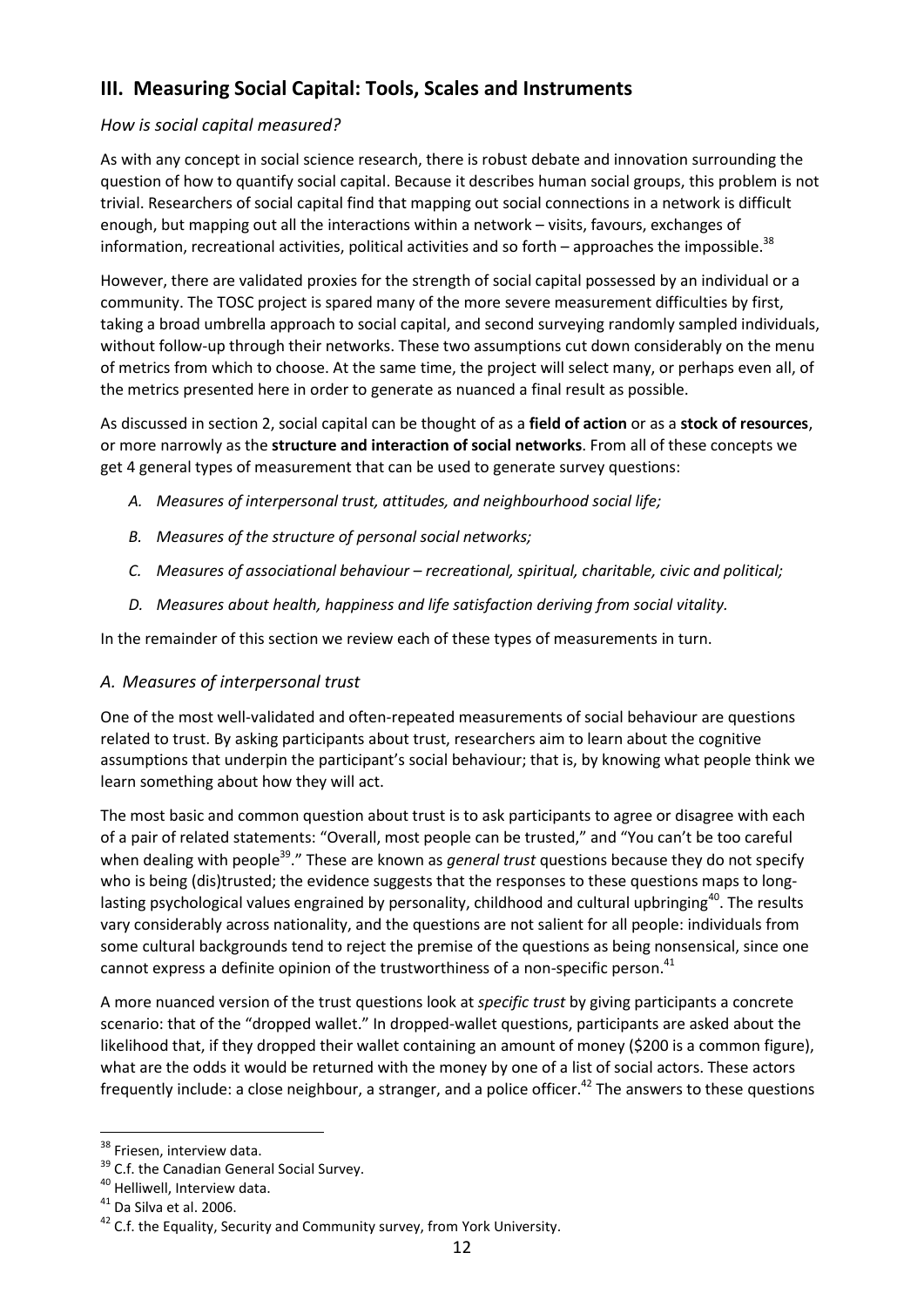have been found to map more closely to an individual's present circumstances, including their feelings of safety and belonging and the strength of their social network.<sup>43</sup>

These questions have been validated through their use in many surveys, including the Canadian General Social Survey (GSS) and the York University Equality, Security and Community (ESC) survey of Canadians, as well as through statistical modelling<sup>44</sup>.

The general and specific questions, taken together, display distinct "footprints" when sorted by respondent nationality: people distribute their trust in social actors differently depending on where they live and where they came from<sup>45</sup>. Significantly for the TOSC project, with its interest in the city's diversity, these "footprints" persist for a long while through migration experiences, before slowly merging with the general trust attitudes of the host community.<sup>46</sup>

Finally, there is an interesting tendency for most individuals (and, collectively, communities) to significantly *underestimate* the rate at which the people around them are actually *trust-worthy*. This has been demonstrated by correlating wallet-drop questions with actual dropped wallets containing money; the rate at which money and wallets were returned by strangers vastly outperformed the rate at which people predicted they would be<sup>47</sup>. This leads to the question of whether merely reporting on good deeds has the potential to strengthen cognitive or attitudinal social capital.

There are other measures which are not based on trust but which tie closely to the idea that assumptions and attitudes inform social behaviour. These measurements assess the "effectiveness" of neighbourhoods through the eyes of the people who live in them. They are trickier to establish rigorously compared to the trust questions because they require careful attention to the definition of "neighbourhood" and thus usually entail a geographic component to study design.

Neighbourhood effectiveness questions are those that start with the formula:

"Is this the kind of neighbourhood where…." And continue with statements such as:

- "… people are likely to supervise the play of neighbourhood children?"
- "… someone is likely to intervene if they see something dangerous happening?"
- "… you can always find someone to help if you need it?"
- "… there are always people out and about on the street?"

The responses to these questions, while subjective, have been shown to track separately from the questions about personal attitudes – that is, people are not merely restating their opinions on trust when they answer, but reflect concrete social norms that drive and sustain social capital: *informal social control* (the willingness to police anti-social behaviour), *bounded solidarity* (the willingness to help those who are in trouble), *reciprocity exchanges* (the recognition of non-monetary debts among members of a group) and *enforceable trust* (the ability of groups to suppress anti-social behaviour). 48, 48

As a group, measures of general and specific trust, as well as neighbourhood perceptions, can be taken as gauging the general willingness of respondents to trust, support and rely on other people in their social environment.

1

<sup>&</sup>lt;sup>43</sup> Helliwell, interview data.

<sup>44</sup> Soroka et al. 2003

<sup>45</sup> *ibid*

<sup>46</sup> *ibid*

<sup>&</sup>lt;sup>47</sup> Zlomislic 2009, Helliwell, interview data.

<sup>48</sup> Portes 1998, Macinko and Starfield 2001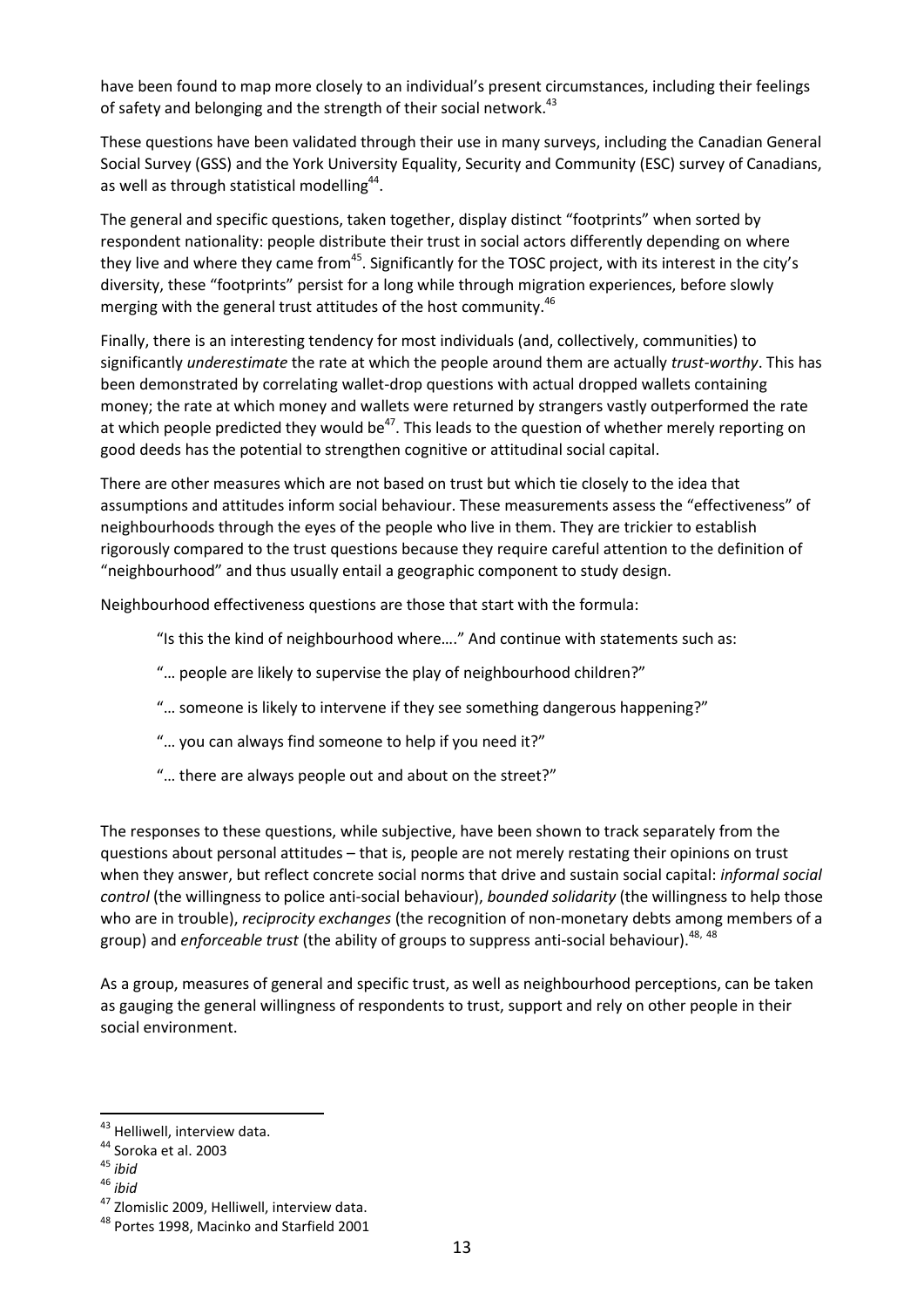#### B. *Measures of the structure of personal social networks*

A robust way of rapidly probing the structure of a social network is asking one or more questions known as "name generators." A name generator in this context is a question consisting of a stem that prompts the participant to reflect on the people they know, followed by a list of sub-prompts that *generate* a set of social contacts.

The aim of name generators is to produce a description of social networks which can then be quantified into a "score," allowing the social capital of individuals (or groups) to be compared and contrasted<sup>49</sup>. They are therefore of great use when researchers are interested in how social capital is unevenly distributed and how this distribution affects outcomes of interest for surveyed individuals.

Name generators are a way of getting more granular information about the differences between individuals in their access to strong social networks and the resources embedded in them. While attitude-related questions track the differences between circumstances, places, and cultures, name generators differentiate between individuals with "high" and "low" social capital. They have the potential to be more time- and resource-intensive as research tools compared with trust and quality-oflife questions (see below), but offer correspondingly rich data – and there are ways to economize the presentation of generators to reduce the added burden.

The simplest form of *name generator* consists in asking a participant to name, one by one, members of their social network according to a prompt ("close friends," "relatives you are close with," or similar). Each entry is followed up by collecting demographic information on the social contact. This is the most time- and resource-intensive form of generator, and is better suited to small-scale studies with interest in in-depth information, including qualitative information, regarding how individuals experience and interact with their social network<sup>50</sup>.

More practical for larger studies is the *position generator*. Rather than tally a complete inventory of social contacts, a position generator asks participants whether they know someone who occupies a particular profession, position or social status (for example, "do you know anyone who is an engineer?" or "do you know someone who works at a community centre?") The positions listed are generally designed to cover a maximum diversity in income, status and demographics as possible within a limited number of questions (it is possible, for example, for a well-calibrated generator to include compound questions such as "do you know someone who is a doctor, and who is also a woman?" or "do you know someone who is an engineer, and who is more than 50 years old?") Rather than collecting full follow-up information on each positive response, many studies adopt a 3-point scale to summarize the intensity of the relationship, listing each contact as either "family," "friend," or "acquaintance."<sup>51</sup>

Finally, there is also the *resource generator*. This generator asks a person if they could access, when they needed, a given resource from within their social network. The resource may be tangible, such as childcare, or intangible such as "information about a new job.<sup>52</sup>" This eliminates the need to ask about specific people and it may be easier for participants to recall, selecting freely from among their social connections as they consider how they might go about accessing the listed resource. The resource generator can also include the 3-point intensity scale question.

These generator questions have been used by many smaller-scale studies, and have been the subject of considerable methodological discussion, debate and refinement. Van der Gaag's work on social capital measurement is an in-depth review of generators and how to use them; he recommends the use of position and/or resource generators over name generators<sup>53</sup>.

 $^{49}$  For an example of this see van der Gaag 2005: 80

<sup>50</sup> Van der Gaag 2005: ch. 5; Franke 2005

<sup>51</sup> Van der Gaag 2005: ch. 6

<sup>&</sup>lt;sup>52</sup> Van der Gaag 2005: ch. 7

<sup>53</sup> Van der Gaag 2005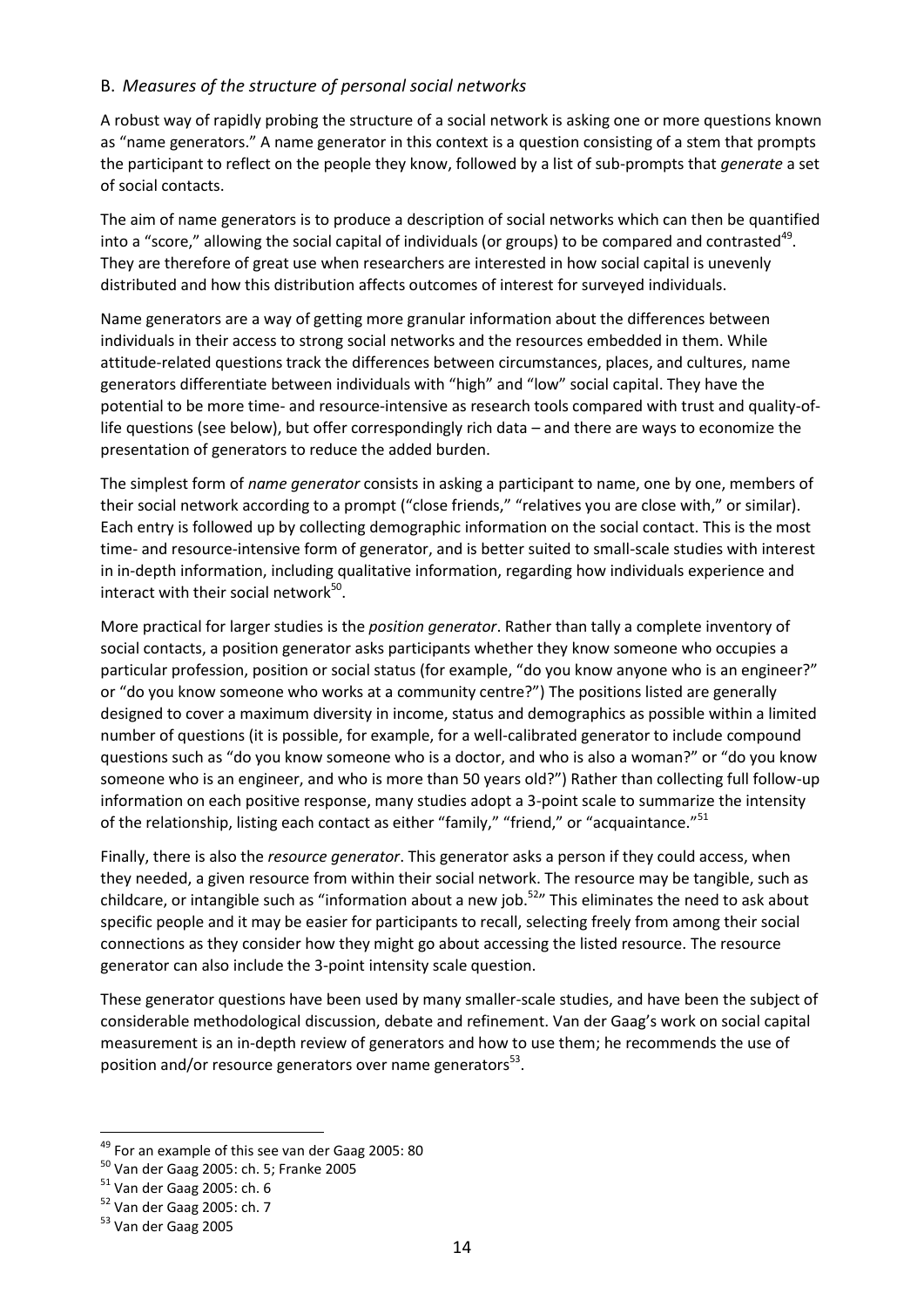For both the resource and position generators, the length of questioning can be reduced by adopting a "highest reach" approach. Under this approach, questions are asked in a descending order of rarity or status, until there is a positive response. For example, if it is more common to have a friend who works in retail than to have a friend who is a doctor, anyone who says they do have a friend who is a doctor isn't asked about having a friend in retail – this shortens the survey time. There is evidence to validate the assumption that once the "highest reach" of a person's social network is established, all more common contacts can be assumed<sup>54</sup>.

The Government of Canada, through the work done by the Policy Research Initiative, has compiled a separate list of linked, quantitative indicators to describe network structure and behaviour. This is the core of government social capital analysis in Canada, and relevant for the TOSC project which may draw (though not exclusively) on survey questions used in federal government surveys. The PRI recommends the following set of indicators be used in social capital assessments:

- *Network Size*: the number of people with which the participant has one of a list of relationships (such as family, or friends);
- *Network Density: the extent to which the people in the network know each other, not just the participant (note that this generally requires follow-up data collection);*
- *Network Diversity*: the heterogeneity of the people in the network, along axes of interest such as income, or ethnicity;
- *Relational Frequency*: how often does the participant contact the people in the network, for and for how long?
- *Relational Intensity*: how much emotional investment is there in the relationships represented  $\bullet$ by the network (compare this to the 3-point intensity scale discussed for generators, above)?
- *Conditions of access to resources*: under what circumstances would members of the network share resources they control with the participant (compare this to the resource-generator)?
- *Fraction of resources actually shared*: there is a difference between the total amount of  $\bullet$ resources controlled within the social network, what is actually asked for, and what is actually used;
- *Norms and rules*: what kind of values do the people in the network hold, that guide their social behaviour?
- *Institutional structures and arrangements*: this last metric is specific to social capital among organizations, and measures the pre-existing history of formal agreements between actors in the network.

For most of these measures, the concept is one of a linear scale, with a higher value on the scale indicating a higher *predicted* or hypothesized amount of social capital.

#### C. *Measures of associational behaviour*

An important aspect of social capital theory is the idea of community, or collective, social vitality – the extent to which people are meeters, joiners and co-operators amongst themselves. The decline in this culture of joining and belonging is the central concern addressed by Putnam's *Bowling Alone. <sup>55</sup>* It is therefore a central area of measurement for social capital studies. These questions, which tend to come in list form, differ from generators in that they measure individual-to-group connections, rather than individual-to-individual connections.

**<sup>.</sup>** <sup>54</sup> *ibid*

<sup>55</sup> Putnam 2000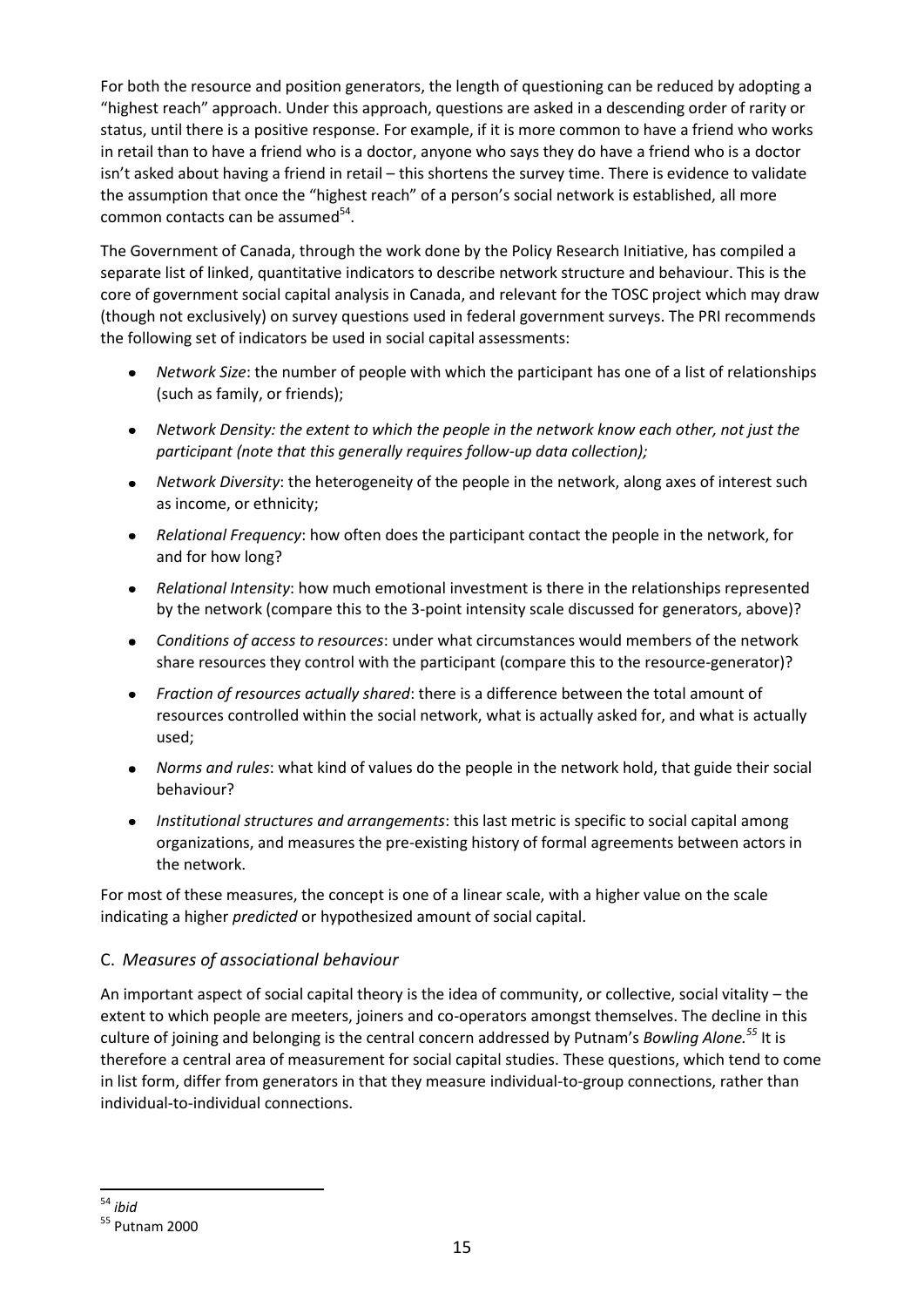Just as in the discussion of generators above, measuring associational behaviour requires two dimensions: breadth and intensity. Breadth of associational life is measured in a similar way to social networks, by asking participants to consider a list of types of group or organised activity ("faith community," "sports league," "political party," and so on) and indicate whether they participate in each one. The list may be tailored to the study's target population and the specific area of interest. However, research such as Putnam's suggests that formal membership must be regarded cautiously as evidence of being socially active. Organizations, especially large national or international ones, that demand little beyond the payment of membership fees, do little to build social capital for any but the most committed and involved members.<sup>56</sup>

Associational questions might also include an intensity follow-up for those groups where the participant gives a positive response. The structure is flexible, but might include asking if the participant has played a leadership role, has contributed volunteer labour to the organization, has engaged in fundraising, or if they attend weekly or monthly in-person meetings. It is through these deeper forms of association that people build up the connections and soft skills that undergird social capital – on both the individual and community level.<sup>57</sup>

Associational behaviour has been explored by researchers such as Putnam and McKnight.<sup>58</sup> Association was, of course, the central concern of *Bowling Alone*, and also plays a significant role in Canadian GSS and ESC studies.

#### D. *Measures of health, life-satisfaction and happiness incorporating social factors*

In this fourth category, the study of social capital is often not at the centre of the research, and not all metrics of well-being are automatically appropriate for a social capital-focused study. However, holistic approaches to studying happiness and health have for a significant period now included assessments of how social ties contribute to general life satisfaction and life goals. This area is therefore the borderland between interest in social capital as a broad category of general benefits, and interest in social capital as a causal mechanism of desired outcomes (see section 2 for more on this distinction).

The contribution of previous research is an ongoing discussion for the TOSC project, but for the purposes of the report, two relevant scales are highlighted as examples.

First, the Cutrona Social Provision Scale has been used by Dunn, among others (see PEPSO in section 4) to measure a form of social capital<sup>59</sup>. The Cutrona scale measures the extent to which an individual's social relationships meet a series of six human needs:

- Information
- Reliability of support in times of stress  $\bullet$
- Reassurance  $\bullet$
- Emotional attachment  $\bullet$
- Sense of group belonging, and
- Opportunities to provide assistance to others<sup>60</sup>  $\bullet$

The participant isn't asked who or how they would receive the social support, but only whether and to what degree they feel they could access it socially, on a sliding scale from "none" to "a lot".<sup>61</sup>

Second, the World Health Organization (WHO) publishes a 26-item questionnaire called the WHO Quality of Life – BREF tool (WHOQOL-BREF). This questionnaire is developed to provide cross-culturally

**<sup>.</sup>** <sup>56</sup> *Ibid:* 58

<sup>57</sup> C.f Coalter 2008

<sup>58</sup> McKnight 2013

<sup>&</sup>lt;sup>59</sup> Dunn, interview data

 $60$  Consider the relevance of the "Generosity" entry in box 1: Cousins of social capital.

 $61$  In a Likert scale measure, participants are asked to indicate their level of agreement or the level of intensity of a phenomenon under study on a graphical line – sometimes with fixed intervals and sometimes freely.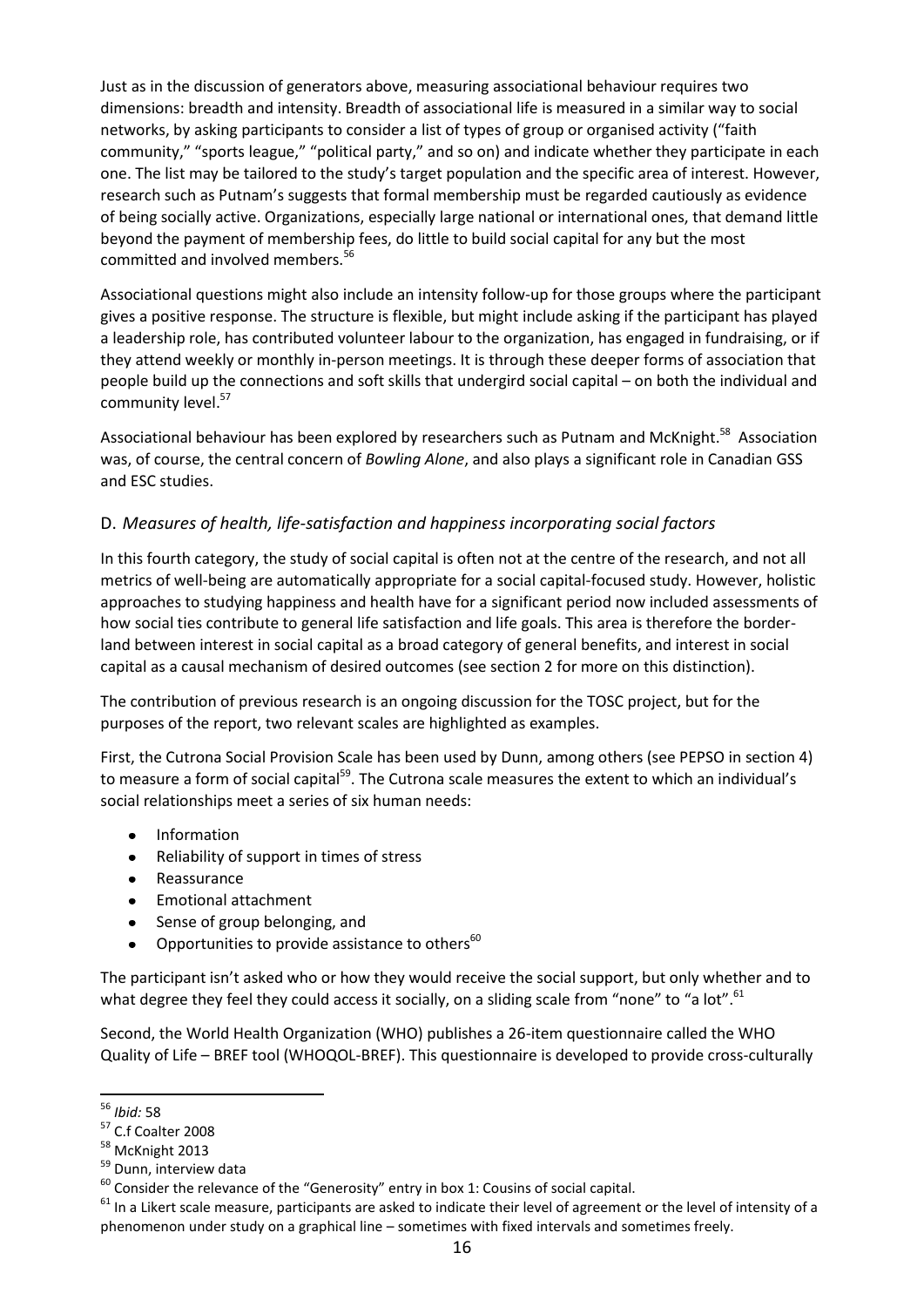comparable data on participant's life satisfaction in various areas, including social relationships and specifically within the context of their community. It therefore may be worth adapting for the Toronto study for the purposes of identifying the differences in social capital generation between neighbourhoods and within Toronto's uniquely diverse population.

Questions about health are of special interest to social capital researchers because of the strong, but still evolving, base of research that connects health outcomes (including mental health, and particularly in wealthy societies) to the social environment. Research on the "social determinants of health" has uncovered some truly dramatic findings: there can be as much as 20 years' difference in life expectancy between two neighbourhoods in the same, Canadian city.<sup>62</sup> The TOSC survey will likely be limited to the health indicators that are self-reportable.

#### *From where might the TOSC project draw existing questions and measures?*

There is a rich assortment of established survey instruments that are either publically available for research use, or of which the authors have kindly offered the use to the TOSC project. The advantage of adopting questions from other instruments is two-fold, in that it provides the basis for comparison of previous data from Toronto or other parts of Canada, and also brings with it some of the rigour of previous validation.

- The Canadian General Social Survey: this annual survey of the whole Canadian population  $\bullet$ produces data on rotating themes of interest to government. The very large sample base provides good validation for many of the questions discussed above, and city-level data could be licensed for a fee.
- The Equality, Security and Community Survey: based at York University, this survey was  $\bullet$ designed to measure the "distribution of well-being in Canada," including social connectedness, civic engagement and trust. Conducted on a national scale, it nevertheless contains an urban over-sample to attain greater representation of diverse city populations. Both the aggregated data and the questionnaire are available under a no-cost license.
- The Saguaro Seminar Community Benchmark: intended to follow up on the findings of social  $\bullet$ capital decay in *Bowling Alone*, the Saguaro benchmark survey instrument is designed for use in a variety of U.S. jurisdictions from towns to states. The questionnaire is made available through the Saguaro Seminar website.
- The World Bank Social Capital Assessment Tool: Like the WHO scale discussed above, this  $\bullet$ instrument is designed to help compare social capital dynamics across cultural differences, though it has an emphasis on application to poverty reduction strategies in poorer countries. Nevertheless, the question wording may be a useful asset in ensuring that the TOSC survey instrument is applicable across linguistic and cultural differences within Toronto.
- Neighbourhood Effects on Health and Well-being study: conducted by the Centre for Research  $\bullet$ on Inner-City Health (CRICH) at St. Michael's Hospital, this survey sampled 100 clusters of census tracts (neighbourhoods) in Toronto -- covers the geographic ground we want to cover, but not universal across the city; questions about social cohesion and support were validated with qualitative interviews and observational study. Primary Investigator Patricia O'Campo has indicated that she is willing to share study instruments with the TOSC partners.

The purpose of adapting and adopting questions elsewhere is so that, to the extent possible, we avoid having to pilot-test the individual elements of our own questionnaire. Generally we can assume that the questions used in these tools have validity ascertained through previous research.

**<sup>.</sup>** <sup>62</sup> Hamilton Spectator 2010.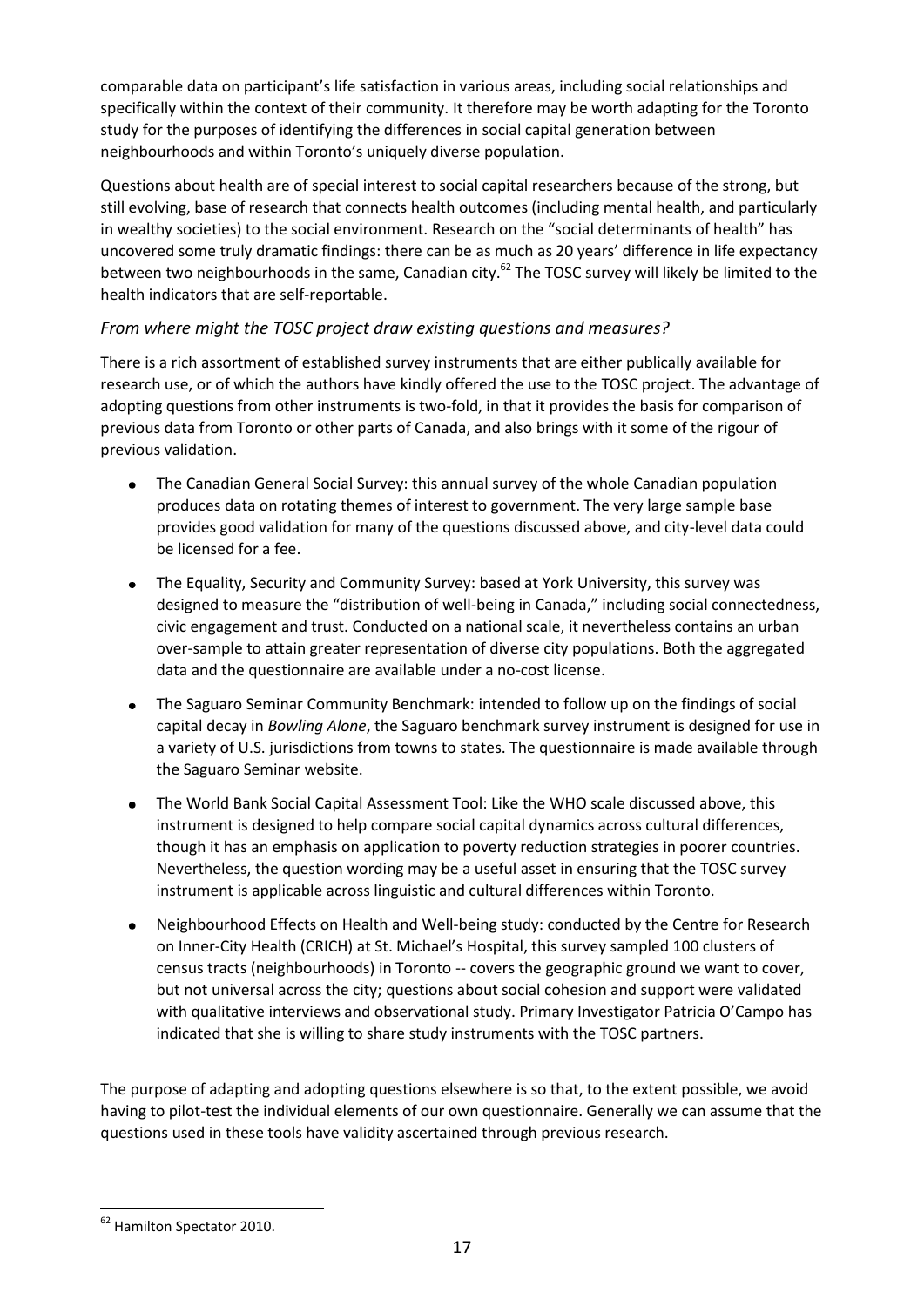## **IV. The Landscape of Social Capital Research and Policy**

The Toronto social capital project takes place against a background of related work conducted in Canada and elsewhere. In this section we review the objectives and results of the main studies and programs that have influenced the current state of social capital research, including the TOSC project. This is not an exhaustive list of all social capital research, providing only a brief overview of the most recent and relevant work. We also review current or ongoing studies that, while not directly on the subject of social capital, form the TOSC project's immediate context.

#### *What past social capital research has directly inspired the TOSC project?*

The TOSC project's approach to survey-based social capital research – broad, descriptive and defined by a city of interest – is substantially inspired by the work of the Saguaro Seminar at Harvard University. Saguaro's Community Benchmark surveys have created a large set of comparable data from big and small American cities – as well as some studies conducted on the scale of U.S. states or counties. These surveys have been conducted in two waves, the first in 2000 and the second in 2006<sup>63</sup>. The objective of the benchmarking was not only to increase the volume of available data on social capital, but also to provide a baseline from which to investigate questions of economic inequality and urban diversity. The TOSC project is very much part of this legacy of urban benchmarking.

Putnam and Saguaro's work in the 2000's sounded alarms regarding a general decline in social capital, as defined by the vitality of associational life in communities as well as by norms of interpersonal trust and reciprocity; among other causes, the increasing ethnic and economic heterogeneity of cities appeared to be corrosive to these measures of social well-being. Small wonder, then, that Canadian researchers have shown strong interest in expanding on this analysis – applying it to a context marked both by a historical scepticism regarding national identity (the "two solitudes" of English and French Canada) and a decades-long shift towards official multiculturalism and sharply-increasing ethnic and linguistic diversity.

An important starting point for this expanded Canadian social capital analysis would prove the Equality, Security and Community (ESC) survey, which started in 1999 and was based out of York University's Institute for Social Research and directed by Richard Johnston at the University of British Columbia<sup>64</sup>. Alongside Saguaro's analysis of U.S. communities, researchers combined ESC data with other instruments (such as the World Values Survey) to examine the Canadian social capital landscape.

This research contributed to the social capital in two ways. First, it substantially strengthened the correlation between certain measures of social capital (interpersonal trust, and associational life) and general life satisfaction, or happiness.<sup>65</sup> Second, it showed that population diversity did not necessarily lead to a breakdown of trust and social solidarity; Canadian multiculturalism policies seemed to be substantially effective at maintaining social capital within a highly diverse population.<sup>66</sup>

Since at least 2003, Canada has also collected national-level data on social capital indicators through various Statistics Canada surveys – most importantly the General Social Survey. The General Social Survey alone has focused on social capital-related themes 3 times, in 2003 (on social engagement), 2008 (on social networks), and 2013 (on social identity)<sup>67</sup>. These surveys provide a longitudinal perspective on many of the basic social capital metrics discussed in section 3.

Statistics Canada has recently published a review of the trends presented by this data which presents a mostly positive picture. Over the 10 years of study, Canadians became more likely to have recently

<sup>&</sup>lt;sup>63</sup> See http://www.hks.harvard.edu/programs/saguaro.

<sup>64</sup> See http://www.isr.yorku.ca/download/ESC/esc.html.

<sup>&</sup>lt;sup>65</sup> Helliwell and Putnam 2004

 $<sup>66</sup>$  Banting et al. 2011</sup>

<sup>67</sup> Statistics Canada 2015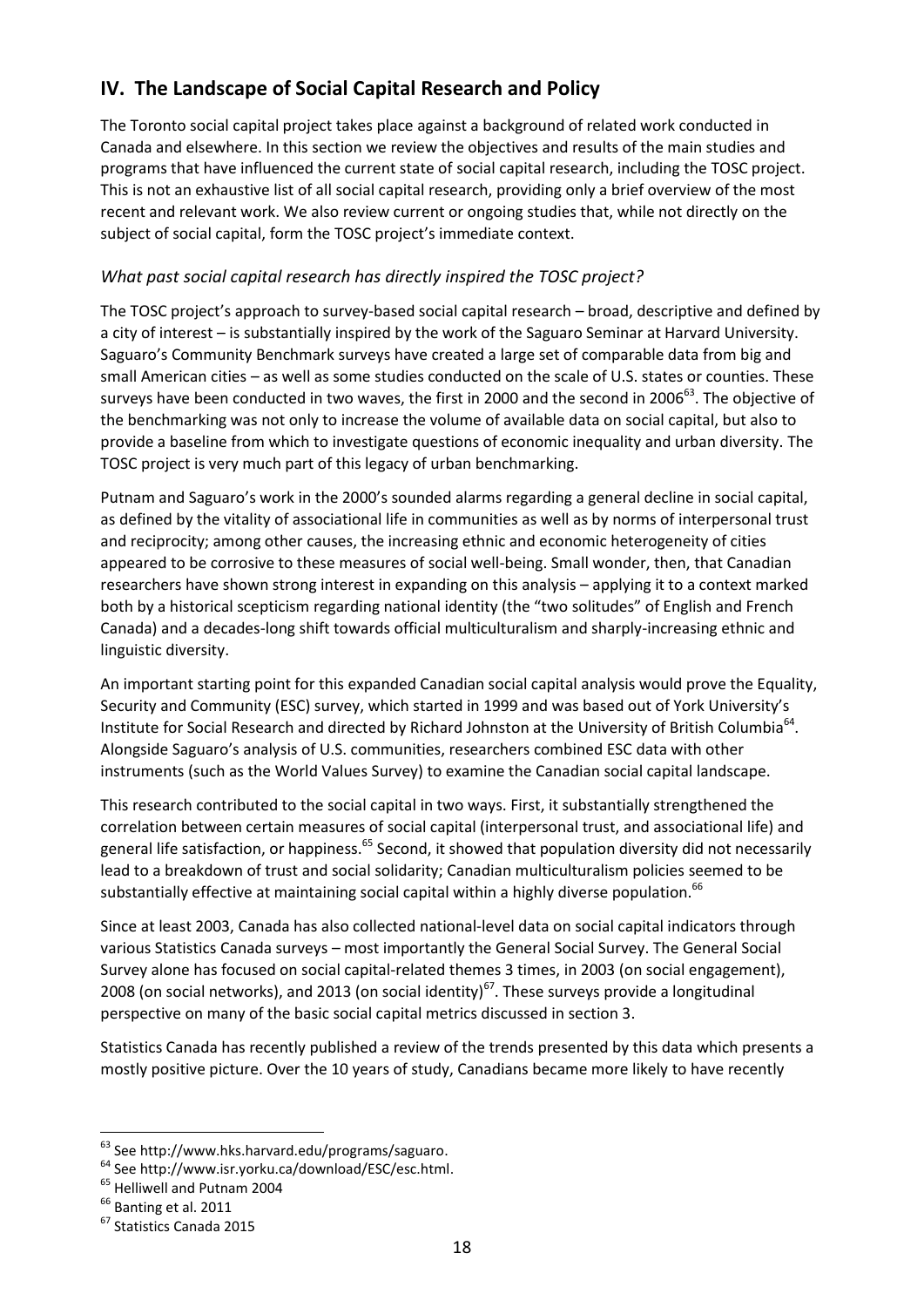done their neighbour a favour<sup>68</sup>; to have three or more close friends<sup>69</sup>, including friends from different ethnic groups<sup>70</sup>; and to claim membership in a group, association or organization.<sup>71</sup> On the other hand, Canadians saw their friends less often<sup>72</sup>, and were neither more nor less trusting of others<sup>73</sup>.

Public sector social capital research in Canada is not limited to data collection through surveys. The Canadian federal government went through a period, around 2003-2005, of significant interest in developing a model of social capital that could transform the way policies, programs and partnerships were delivered. This interest can be traced to a broader desire to better understand the strengths of civil society, and move towards a more distributed philosophy of government programming; consequently, this public-sector social capital research was less interested in the effects of social capital on the lives of individuals or communities *per se*, and more interested in the social capital of *organizations.*<sup>74</sup>

The Policy Research Initiative (now known as Policy Horizons), a federal government think-tank, produced a number of thematic studies on the applications of social capital research to issues such as immigrant settlement, civic engagement, and bridging unemployed people back into the workforce.<sup>75</sup> However, federal government interest in social capital waned since 2005 $^{76}$ , with favour turning to concepts such a social enterprise and entrepreneurial values.<sup>77</sup>

Other research in Canada incorporated social capital or related concepts into more holistic, accessible measurements of the well-being and progress of Canadian society. The Community Foundations of Canada have published *Vital Signs* reports since 2001 on the state of various communities; the flagship Toronto report consistently reports on Leadership, Civic Engagement, and Belonging<sup>78</sup>. In 2014 they reported that 66.8% of Torontonians felt a strong sense of belonging in their community, compared with 69.1% in 2013 and 67.5% in 2012.

The Canadian Index of Wellbeing (CIWB), a project of the University of Waterloo Faculty of Applied Health Sciences, specifically challenged the idea of Gross Domestic Product as a "score" for Canada – bolstering it with a series of 8 benchmarks, one of which is Community Vitality (which itself contains a score for "social capital")<sup>79</sup>. They have been publishing reports on trends within these benchmark categories since 2011. Like other domains of wellbeing, community vitality has seen a gentle upward trend since the 1980s, but its improvement lags well behind the growth of the economy. On the other hand, community vitality seems to be the most resilient of the benchmarks to the 2008 economic downturn, continuing its slow but steady improvement.<sup>80</sup>

Both Community Foundations and the CIW have conducted in-depth studies of community well-being that zero in on social capital issues. The Vancouver Foundation conducted a survey of Metro Vancouver in 2012 on *Connections and Engagement*. Based on a survey of charitable organizations which identified

1

<sup>76</sup> Friesen 2013

 $^{68}$  In 2003, 61% of Canadians had done their neighbor a favour in the past month; in 2013 this figure was 70%. (Statistics Canada 2015)

<sup>69</sup> From 70% in 2003 to 75% in 2013. (*ibid*)

<sup>70</sup> From 54% in 2003 to 59% in 2013. (*ibid*)

<sup>71</sup> From 61% in 2003 to 65% in 2013. (*ibid*)

 $72$  From 56% in 2003 to 44% in 2013. Interestingly, those who were active users of social media saw their friends in person *more* often (both *ibid*). This is particularly interesting in light of Helliwell and Huang's (2013) finding that "online friends" did not make people any happier and were unlikely to represent any real social capital; the finding may suggest a distinction between having "virtual-only" friends one has never met, and using virtual socialization to help maintain "real-life" social networks.

<sup>73</sup> Statistics Canada 2015.

<sup>&</sup>lt;sup>74</sup> Franke, interview data.

<sup>75</sup> PRI 2005

<sup>77</sup> Franke, interview data

<sup>78</sup> See http://torontosvitalsigns.ca/

<sup>79</sup> Scott 2003

<sup>80</sup> Canadian Index of Wellbeing 2012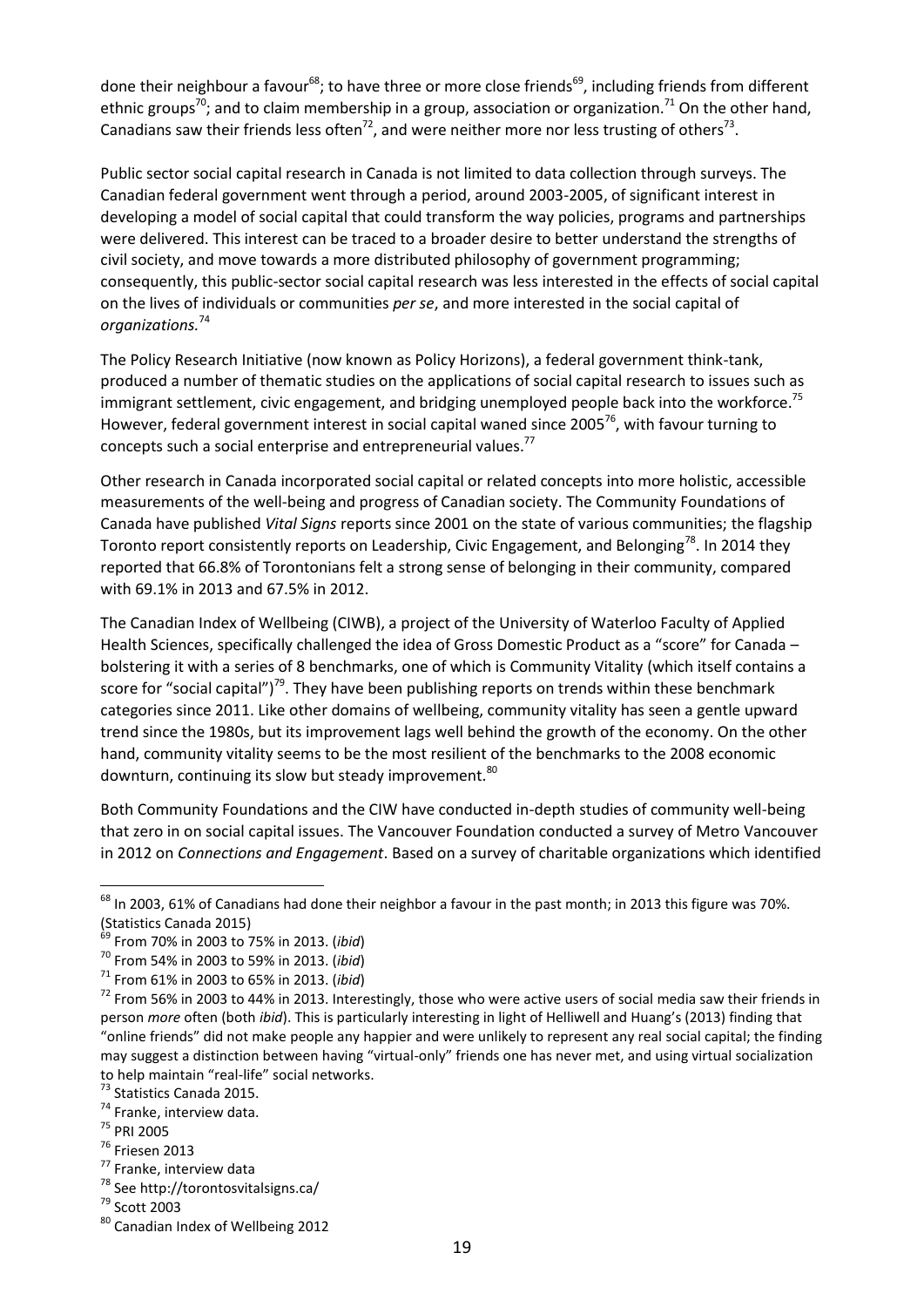isolation and loneliness as areas of great social concern, the Vancouver study asked residents about their social connections – in some ways a key prototype or learning opportunity for the TOSC project. The survey included questions about knowing and helping neighbours, diversity within one's network of friends and associates, and participation in community activities. The results were largely consistent with the trends observed in broader national studies, although presented in a somewhat more pessimistic or "glass half-empty" manner. For example, while two-thirds of Vancouverites found it easy to make new friends -- although those who were recent arrivals in Canada were among those who found it difficult<sup>81</sup>. Overall, the Vancouver study's usefulness is limited by the absence in it of any reference to Canadian work on social capital and connectedness that existed at the time.

The CIW in-depth community studies include assessments of community vitality in Waterloo region, the Kingston area, and Guelph in Ontario, as well as Wood Buffalo in Alberta and Victoria in British Columbia. As in other studies, the results showed a strong connection between subjective well-being (happiness) and most measures of community vitality such as average number of friends, level of social support and indicators of trust. However, other consistent findings across these studies were even more interesting: for example, while joining and participating in community groups generally made one happier, this was not true for participation "public interest" groups<sup>82</sup>! In the Victoria study, those in precarious employment were found to be more active in community groups than either the traditionally employed or the unemployed – the latter of which was marked by a lower sense of belonging in one's community83.

Canadian cities are beginning to take their own interest in studying and promoting social capital. The Cities of Edmonton and Hamilton, for example, have both launched projects detailing the social assets and barriers existing in particular neighbourhoods – including places to meet, things to do, and attitudes or worries. In Edmonton, the Abundant Communities Initiative was launched by the city to address a perceived crisis of loneliness or social isolation, and to build up the "collective efficacy" of neighbourhoods; starting with a pilot in one neighbourhood in 2013, they expanded the program to three others the following year<sup>84</sup>. The project model was drawn from McKnight's work on cataloguing the informal, hidden capacities of neighbourhoods in terms of the talents, experiences and interests of residents – in order to imagine new possibilities for group activity and connection.<sup>85</sup> However, no results have been published as of 2015 and it is not clear whether the pilots are still running.

Hamilton by contrast is taking a more general social geography approach to understanding those neighbourhoods perceived to be troubled or undesirable. The studies, which incorporate door-to-door in-person surveys and geographic analysis, have a twin goal: to identify and celebrate strengths as well as to capture the concerns of people living in the area – and transform them into an agenda for action.<sup>86</sup> Hamilton published 3 interim reports on neighbourhood studies in 2014 and the analysis and follow-up are ongoing.

#### *What current research in southern Ontario informs the context of the TOSC project?*

Toronto and the surrounding region are the subject of many current research projects that address the twin concerns of rapid geographic and economic change in Canadian cities. While the issues that fall under this umbrella are myriad, including transit, environmental sustainability, and resilience to the effects of climate change, there are a few that specially inform any social capital work going forward. These are economic inequality, precarity and flexibility within the labour market, and the infrastructure of healthy communities.

1

<sup>&</sup>lt;sup>81</sup> Vancouver Foundation 2012

<sup>82</sup> Phillips et al. 2014a,b, Smale 2012

<sup>83</sup> Phillips et al. 2014c

<sup>84</sup> Lawrence 2013.

<sup>85</sup> McKnight and Block 2012

<sup>86</sup> See http://crunch.mcmaster.ca/projects/hnstudy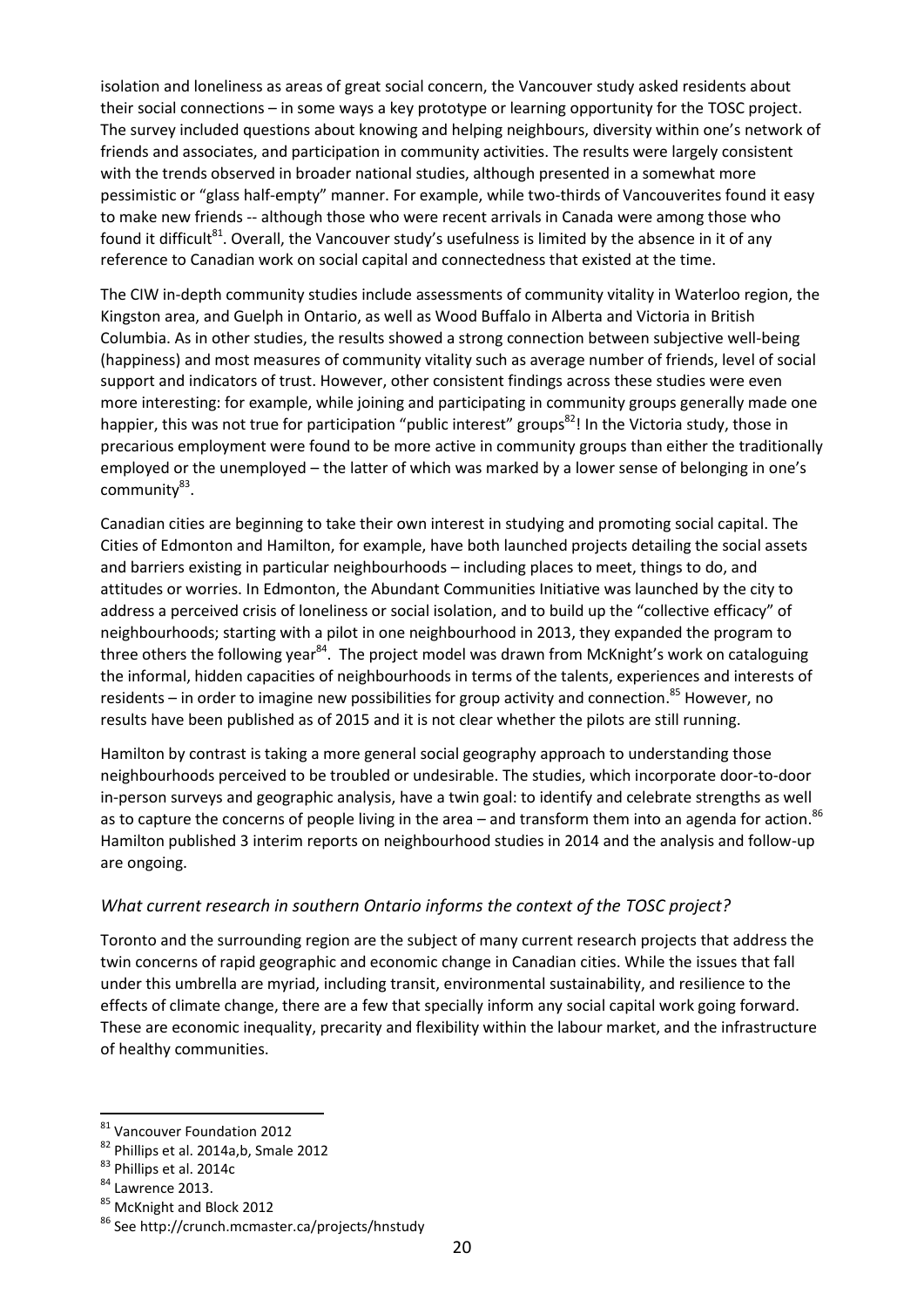The work of Hulchanksi, Walks and others at the University of Toronto on the spatial dimensions of economic equality is foundational. *The Three Cities Within Toronto*, published in 2010 and based on Canadian census data, demonstrated that over the past 40 years mixed-income neighbourhoods have been disappearing from the city<sup>87</sup>. Increasingly, Torontonians live in neighbourhoods that are spatially segregated by income – either in a high-income core surrounding the subway lines, in growing lowincome inner suburbs, or in the shrinking number of mixed income neighbourhoods in between. The implications for bridging capital are clear; if growing social capital depends on reaching across differences between people, spatial polarization may make that more and more challenging. In a later paper, Hulchanski further detailed what this means for newcomers to Canada and Toronto: arriving in a time of spatial and economic segregation makes settlement (which itself depends on building social networks) all the more difficult<sup>88</sup>.

Income inequality in Toronto is also the focus of the United Way's Building Opportunity projects, which are based partly on a new survey of Torontonians conducted by EKOS Research (n=2684). The first report on results of this survey, *The Opportunity Equation*, was released in February 2015. It shares with the Toronto Social Capital project an attention to the effect of neighbourhoods, and an emphasis on the relationship between social networks and opportunity – in this case, specifically for youth. The survey questions asked include a measure of general trust ("...would you say that most people in this city can be trusted...?", with 57% of respondents agreeing), and found that most people surveyed felt they could "make a difference where they live[d]." Given the spatial dimension of inequality explored by both the "Three Cities" work and the United Way, the TOSC project has considerable scope to fill in important details behind these findings.

A second major United Way study stretching beyond the city boundaries of Toronto is *The Precarity Penalty,* released in May 2015. This report is also based on the results of a separate survey, conducted by Leger and named PEPSO for Poverty and Employment Precarity in Southern Ontario (n=4165). The survey included questions on voting, community participation and social isolation. It found that residents of the Greater Toronto and Hamilton area who were precariously employed<sup>89</sup> were less likely to vote, more likely to experience social isolation, and *more* likely to volunteer in their communities – but in a much more instrumental way. Precariously-employed people might come to see social involvement in an understandably self-interested way, as primarily networking towards greater economic success. While this fits well with the hope that social capital growth can improve people's situations, there could also be a downside to this "instrumentalization" of social life.

In 2013, the *Toronto Star* published a series of articles on social cohesion and support under the Atkinson Series banner. "Me, You, and Us," by Michael Valpy, summed up several connected concerns about declining political participation, increasing economic inequality, and a growing sense of social fragmentation and alienation. Valpy suggests that Canadian society is "losing its glue"<sup>90</sup> with, among other things, the disappearance of long-term full-time employment for most working adults. These jobs weren't simply about income, he suggests, but also stability and rootedness in a community, and taking part in the social relations of work (including through unions). The Atkinson articles also detail a growing gap between generations, old and young, how they view each-other and how they participate socially and in politics (with younger people more comfortable online and less likely to vote). The series sums up many of the policy problems currently engaging researchers, as the TOSC project gets ready to launch.

<sup>&</sup>lt;sup>87</sup> Hulchanski 2010.

<sup>88</sup> Hulchanski 2014.

<sup>&</sup>lt;sup>89</sup> The PEPSO survey uses a definition of precarious employment which consists of averaging responses to 10 questions regarding job conditions, scheduling and benefits.

Valpy 2013.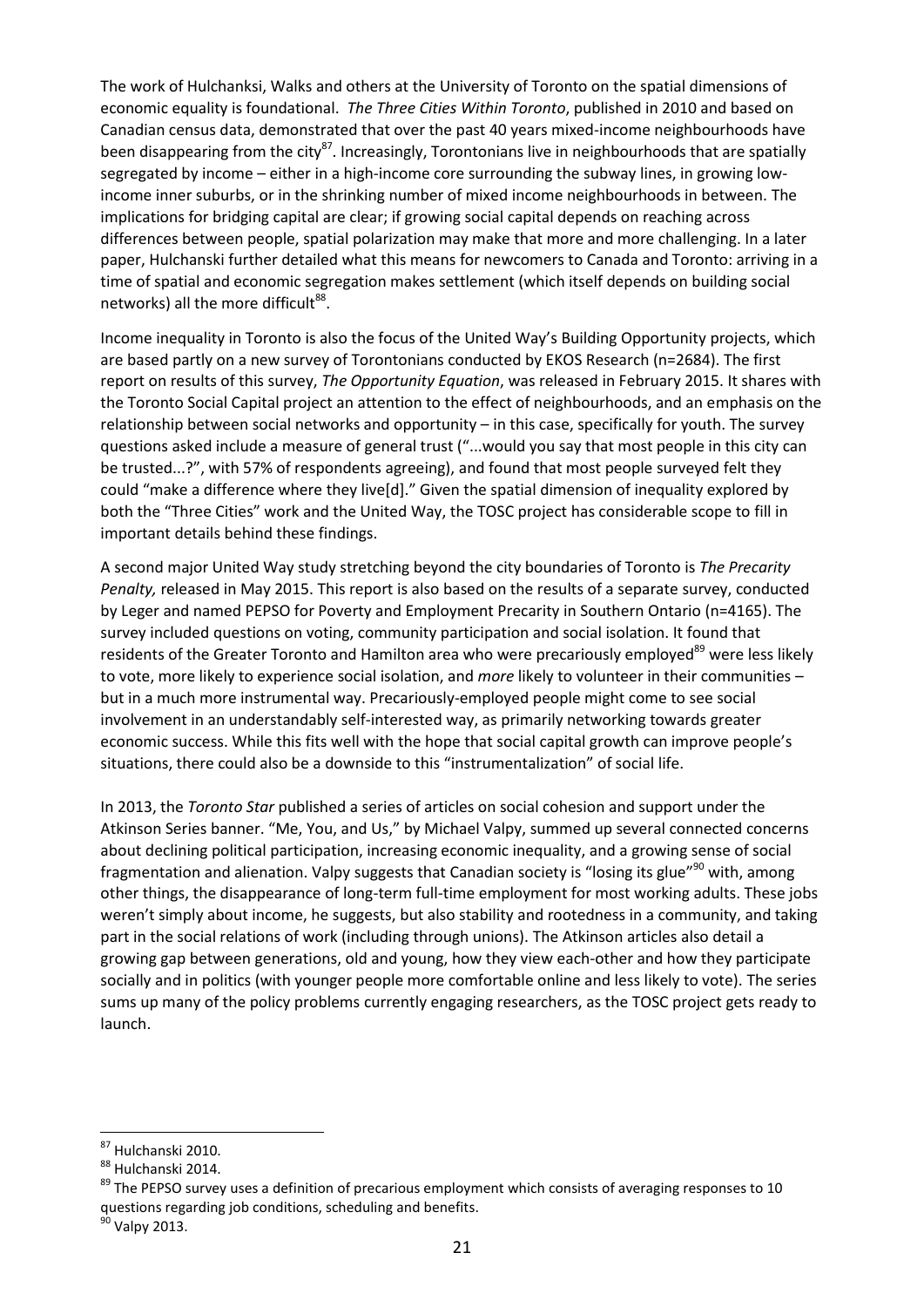### **II. Conclusions**

The TOSC project is a partnership among organizations who have come together to conduct a major research project to examine several inter-related processes under the umbrella of social capital. The aim of this survey is to produce a benchmark of the social capital of Toronto residents, which will support and inform initiatives to achieve the vision of an even better Toronto. This vision calls for a Toronto in which residents get along with and support one another, in which they are able to access economic opportunities, and play an active role in the civic and institutional life of the city.

The first phase of the TOSC project included a comprehensive literature review and consultation with experts familiar with the research topics of interest. This report presents a summary of this work. What have we accomplished?

First, we have more firmly situated the TOSC project within the landscape of research, policy change, and action on social capital issues. On the one hand, we now understand how TOSC will be a contribution to an ongoing conversation about diversity, equality and social vitality – part of a larger and lively conversation. On the other, we also understand how TOSC will contribute something new – an empirically-grounded analysis centred on holistic indicators of social capital in a Canadian city.

Second, we have identified the most significant challenges for the research, which relate to inclusiveness and geographical representation. By inclusiveness we mean how to ensure the research includes participation from all parts of the city's population, and therefore captures its considerable diversity. By geography, we mean the challenge of establishing a set of geographic sectors such that our survey adequately samples from all of them, but between which we can make meaningful distinctions – since social capital remains, so powerfully, a space- and place-based process.

The next steps in the TOSC project include the following: a) development of a detailed research design that encompasses the relevant measures of social capital, the methods for data collection and sampling; b) fundraising to collect the necessary resources for Phase 2; and c) development of an outreach strategy to promote the project among relevant stakeholders across the City. The knowledge gained through this process of initial research and consultation will continue to support and inform all of these efforts.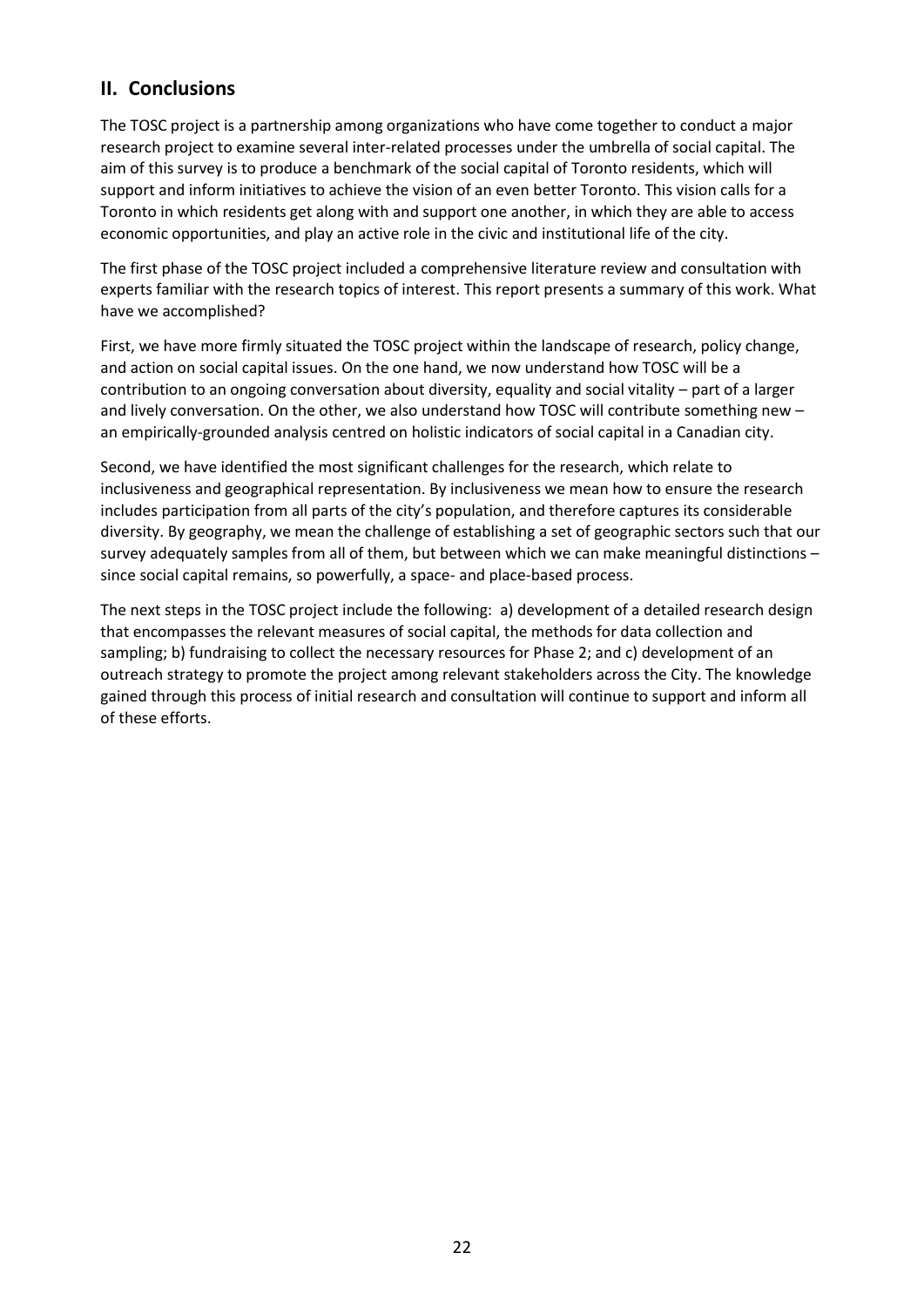## **Appendix A: The Expert Interviews**

As part of phase 1 of the project, we spoke with a number of key experts either in the subject area of social capital, or in Toronto-area survey research (including current or recent major research projects). Experts were identified through a review of the social capital literature, with a focus on Canadian authors, and through the Environics research network. Sixteen people were contacted by email with a two-week follow-up as needed, and 12 were eventually interviewed.

Interviews ran between 30-60 minutes and were open-ended, with the following questions to guide the discussion:

- What are the most important topics and issues that social capital research might address?  $\bullet$
- What are the most relevant research and activities we should know about in doing our study?  $\bullet$
- Who are some other people we should talk to about social capital survey research?
- Do you have any recommendations about study methodology?

The resulting discussions provided important insights regarding the design and focus of the Toronto study. Several interviewees emphasized the challenge of ensuring geographical representation through a single-mode survey of the size envisioned for the TOSC project, and introduced ideas for oversampling areas or communities of interest. We had fruitful discussions with John Helliwell and Richard Johnston on the complex variations on measuring interpersonal trust, a key dimension of our study model.

There were also lessons learned. Some of our interviewees felt that the timing of our conversation came too early in the project development process, though they invited us to recontact them with further points for discussion once the project design is more developed.

The list of experts interviewed includes the following:

- 1. James Dunn, McMaster University
- 2. Sandra Franke, Employment and Social Development Canada
- 3. Milton Friesen, Cardus
- 4. John Helliwell, University of British Columbia
- 5. Richard Johnston, University of British Columbia
- 6. Michelynn Laflèche, United Way Toronto
- 7. Wayne Lewchuk, McMaster University
- 8. Kwame McKenzie, Wellesley Foundation
- 9. John McKnight, Northwestern University
- 10. Patricia O'Campo, Centre for Research on Inner-City Health, St. Michael's Hospital
- 11. Myer Siemiatycki, Ryerson University
- 12. Alan Walks, University of Toronto

Below are a few key quotations representing a few of the insights gained in our discussions:

"as for trust – you want to measure it in several dimensions, hence the wallet questions. You want measures of network size, and network use. We found in our surveys that network size... expresses the extent of communication and whether you feel they support you." –John Helliwell

"the more you focus on informal associational activities, in general you're moving into a space where the public benefits are diminished… you can look at an association as a group of people who come together for the exclusive benefit of themselves. It's their own mutuality that is the outcome. But there's a continuum of associations, and at one end is the absolutely parochial, inward-looking association, at the other end is an association that has strong internal trust-mechanisms but is also productive of public goods." –John McKnight

"in the immigration experience, there was one big positive and one big negative .The positive was social support they got from their ethnocommunity, if they were connected, it was off the charts. Expat effect. The decline in social status that most people experience moving to another country was a huge kick in the stomach." –James Dunn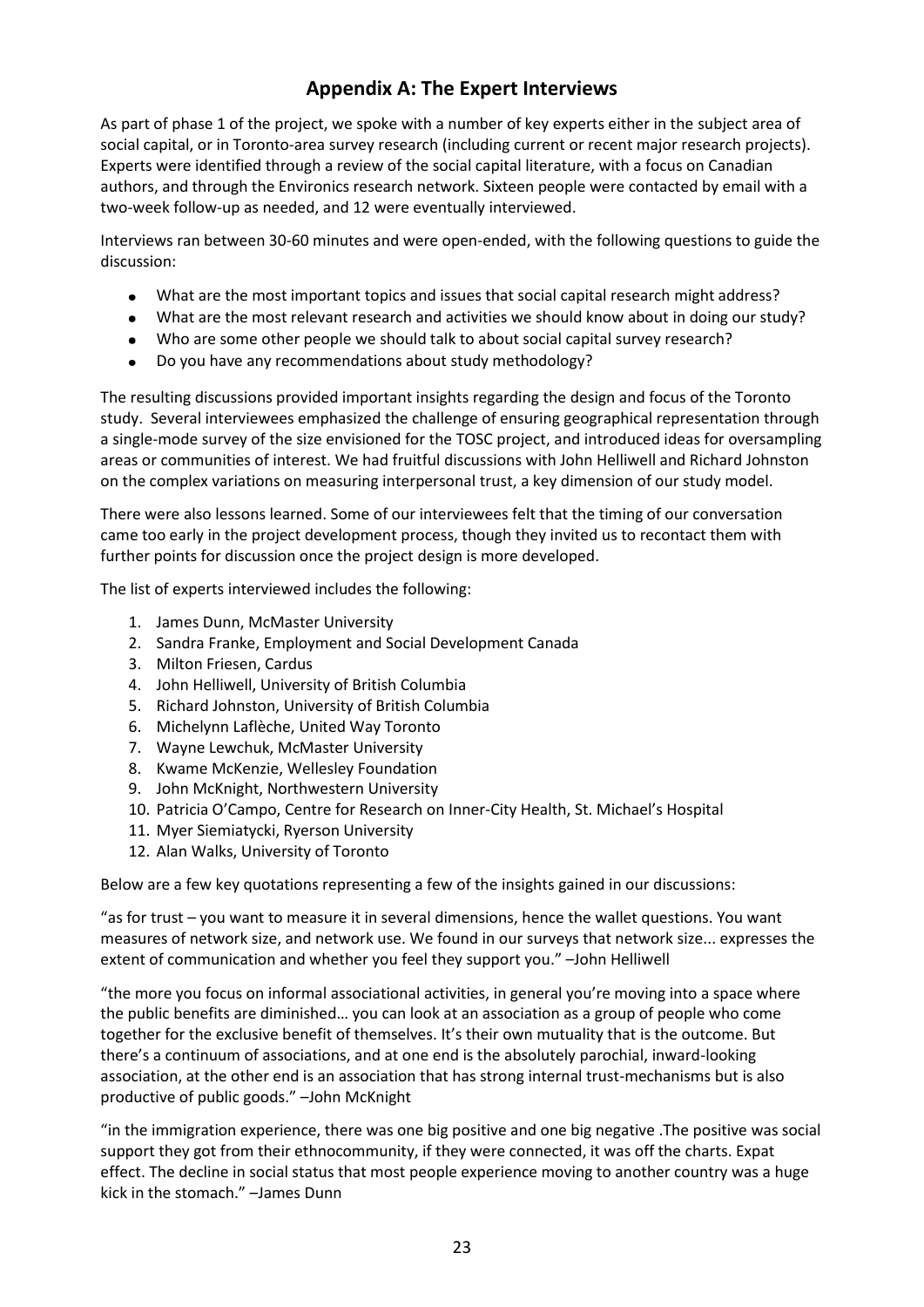### **Appendix B: Project Prospectus**

## **Toronto Social Capital Project**

*A Toronto's Vital Signs Initiative*

#### *The Toronto Social Capital Project is a major new research initiative to map the level of social trust and community engagement among residents, and provide a foundation for strengthening the social fabric of the city.*

**What is social capital?** Social capital is the term used to describe the vibrancy of social networks and the extent to which individuals and communities trust and rely upon one another. Social trust is essential for communities to function, for people from different backgrounds to find common ground, and for residents to have access to opportunities that will improve their lives. There is ample evidence that high levels of trust and social connection are not simply "feel good" notions, but key ingredients to making both individuals and communities productive, healthy and safe.

**Why is this important for Toronto?** Toronto is among the most ethnically diverse cities on the planet, and widely recognized as having avoided the ethnic tensions experienced in many other cities. While there is good reason to feel proud about the city's diversity, previous research suggests social capital is more easily achieved in smaller homogeneous communities (when members share historical, ethnic and cultural ties) than in larger and more diverse metropolitan areas.

In Toronto's most recent *Vital Signs* report, the Toronto Foundation confirms our city to be among the most liveable cities in the world. At the same time, the annual reports have long been tracking numerous trends that will challenge the city to remain liveable and vibrant, including a fast-growing and aging population, an ever-expanding ethnic diversity, and an increasing division into high and low income neighbourhoods. Other disturbing trends include high youth unemployment, declining social mobility, persistent child poverty and growing public health challenges.

Given these trends, social capital will become even more important to our collective wellbeing. Will we develop the networks and resources needed to address the challenges and maintain our quality of life. The first step is to take stock of our social capital.

**Why we need to measure social capital now?** There are good benchmarks for Toronto's economic performance, public health, financial security, and infrastructure, but very little evidence about its social capital. This project will address this gap through comprehensive research to document how the city is doing today, how it has changed, and identify areas of success and challenges. Some of the questions that will be answered include:

- To what extent do Torontonians trust one another?
- How often do they feel connected to, and actively engage with, their neighbours, with people outside of their cultural groups, and with community organizations?
- How is this similar or different across the many diverse parts of Toronto, by neighbourhood, ethnic group, socio-economic status and generation?

These questions matter because social trust and engagement are critical to a good quality of life, a healthy population, safe streets, and economic prosperity.

**Toronto Social Capital Project.** This project will provide the public, private, not-for-profit, and philanthropic sectors with the empirical basis for data-driven policies, programs initiatives, and investments that will sustain and strengthen the community's social capital, social cohesion and subjective well-being, and the benefits that flow from them.

The project will entail a comprehensive survey of the Toronto population to measure social capital using both established indicators from previous research in other jurisdictions as well as new measures tailored to the City. The research will also incorporate relevant measures of people's circumstances and outcomes (e.g., economic, public health, well-being) to help determine their link to social capital. The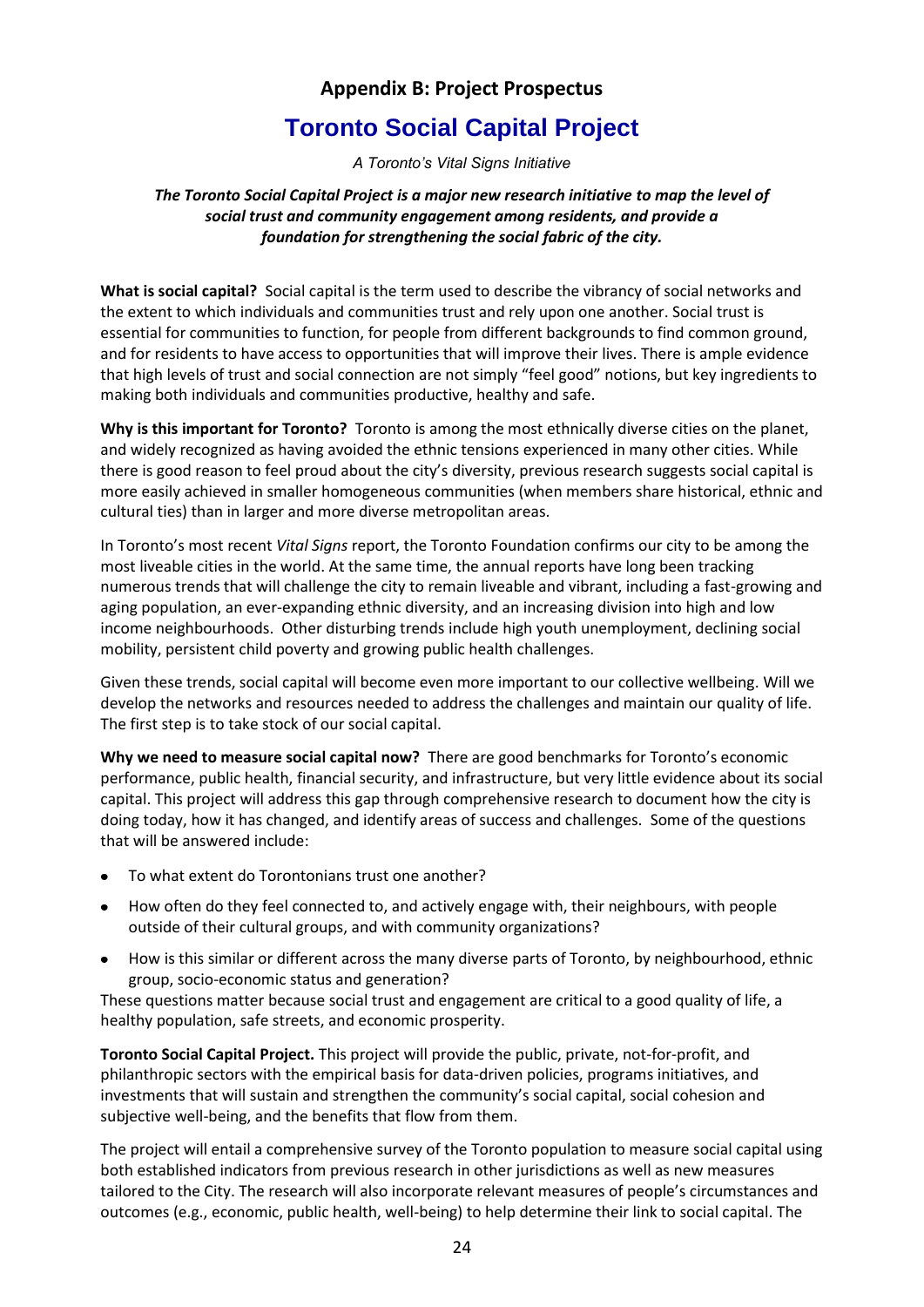survey will encompass a large sample of Toronto residents (between 4,000 and 5,000) to ensure coverage of the City's diverse population and and allow comparisons at a local area level.

The project is being conducted in three phases:

- Phase 1 Project scoping and stakeholder outreach (January September 2015)
- Phase 2 Research design and implementation (October 2015 September 2016)
- Phase 3 Public release and community engagement (October 2016 March 2017)

Phase 3 will involve active engagement with community leaders and organizations across the City to ensure the findings and insights are understood, and to encourage their use in future planning, decision-making and investments.

The Toronto Social Capital Project is a collaborative initiative of six leading civic organizations: the Environics Institute for Survey Research, the Toronto Foundation, the YMCA of Greater Toronto, the City of Toronto, the Metcalf Foundation and Maytree.

**What the study will accomplish.** This study will be the first of its kind in Canada, and will make an important contribution to the future of Toronto in terms of:

- Providing all sectors with a sound empirical basis for reviewing and building policies, initiatives and investments that support and strengthen the City's social capital resources in ways that enhance the broader community;
- Identifying new areas of opportunity for addressing challenges and supporting positive change;
- Raising awareness of the importance and benefits of social trust, reciprocity and community involvement, so these are given a greater priority; and
- Establishing a benchmark against which progress can be measured over time.

**Opportunities for sponsorship.** The project is currently inviting organization in the private, public and non-profit sectors to participate as sponsors. In return for a financial contribution to help cover the research and dissemination costs, sponsors will be publicly recognized and be given the opportunity to participate in the public release and community outreach activities once the study is completed.

**For more information.** Dr. Keith Neuman, Executive Director at the Environics Institute for Survey Research, at [keith.neuman@environics.ca](mailto:keith.neuman@environics.ca) or 416-969-2457.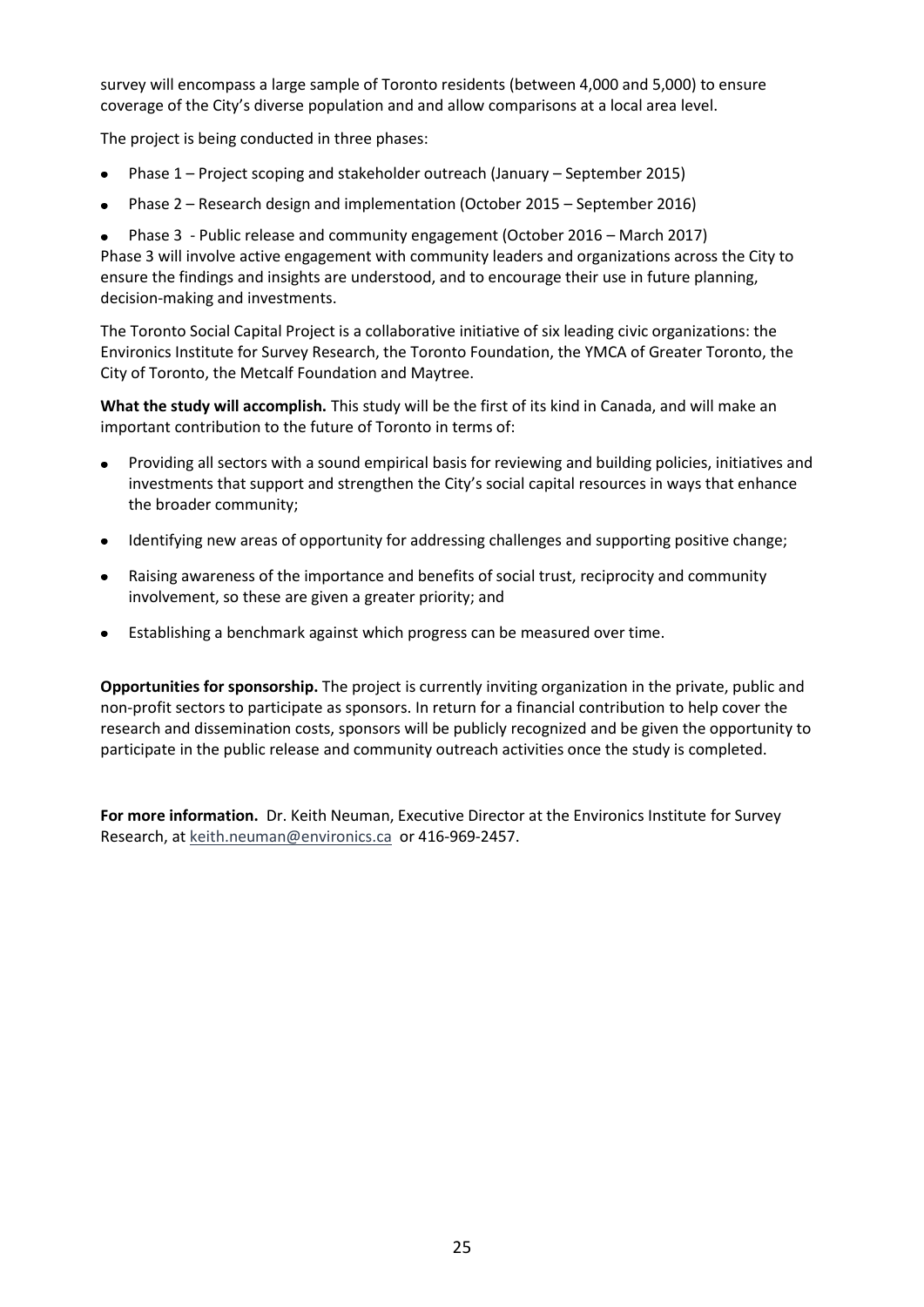### **Appendix C: Works Cited**

Banting, K., Johnston, R., Kymlicka, W., and S. Soroka. 2011. Are diversity and solidarity incompatible? Canada in comparative context. *Inroads*, vol.28: 36-48.

Bourdieu, P. 1986. "The forms of capital." In: Richardson, J. (ed.) *Handbook of Theory of Research for the Sociology of Education*. New York: Greenwood: 241-258.

Canadian Index of Wellbeing. 2012. "How are Canadians Really doing?" Waterloo, ON: Canadian Index of Wellbeing and the University of Waterloo.

Caughy, M.O., O'Campo, P.J., and C. Muntaner. 2003. "When being alone might be better: neighbourhood poverty, social capital, and child mental health." *Social Science and Medicine*, vol.57(2): 227-237.

Coalter, F. 2008. "Sport-in-development: Development for and through sport?" In: Nicholson, M., and R. Hoye (eds.) *Sport and Social Capital*. Oxford: Butterworth-Heinemann.

Coleman, J.S. 1990. *Foundations of Social Theory*. Cambridge, MA: Harvard University Press.

De Silva, M.J., Harphan, T., Tran, T., Bartoleni, R., Penny, M.E., and S.R. Huttly. 2006. "Psychometric and cognitive validation of a social capital measurement tool in Peru and Vietnam." *Social Science and Medicine*, vol.62: 941-953.

Drukker, M., Kaplan, C., and J. van Os. 2006. "Social capital and quality of life and mental health in Maastricht, the Netherlands: The neighbourhood matters." In: McKenzie, K., and T. Harpham (eds.) *Social Capital and Mental Health*. London: Jessica Kingsley: 86-108.

Edin, K., and L. Lein. 1997. Making *ends meet: How single mothers survive welfare and low-wage work.* New York: Russell Sage Foundation.

Franke, S. 2005. *Measurement of Social Capital: Reference Document for Public Policy Research, Development, and Evaluation.* Ottawa: Policy Research Initiative.

Friesen, M. 2013. "Is Social Capital Measurement Still Relevant? A Roundtable Policy and Social Impact Assessment White Paper." Hamilton: Cardus.

Galley, A. 2015. "A Strategy to Create Decent Work and Share Prosperity: Community Benefits Agreements." Toronto: Mowat Centre.

Hamilton Spectator. 2010. "Worlds apart." Part of the *Code Red* reporting series, *Hamilton Spectator*, April 25: online.

Hanifan, L.J. 1920. *The Community Center*. New York: Silver, Burdett and Co.

Helliwell, J.F. and H. Huang. 2013. "Comparing the Happiness Effects of Real and On-Line Friends." *PLOS One*, vol.8(9): online.

Helliwell, J.F. and S. Wang. 2010. "Trust and Well-being." NBER Working Paper Series, #15911. Cambridge, MA: National Bureau of Economic Research.

Helliwell, J.F., and R.D. Putnam. 2004. "The social context of well-being." *Philosophical Transactions of the Royal Society B*, vol.359: 1435-1446.

Hulchanski, J.D. 2014. "The Changing Context of Immigrant Settlement in Canadian Cities: Socio-spatial Polarization and Neighbourhood Change." [Presentation]

Hulchanski, J.D. 2010. The Three Cities Within Toronto: Income Polarization Among Toronto's Neighbourhoods, 1970-2005. Toronto: Cities Centre, University of Toronto.

Jary, D. and J. Jary (eds). (1991). *The Harper Collins Dictionary of Sociology.* New York: Harper Collins.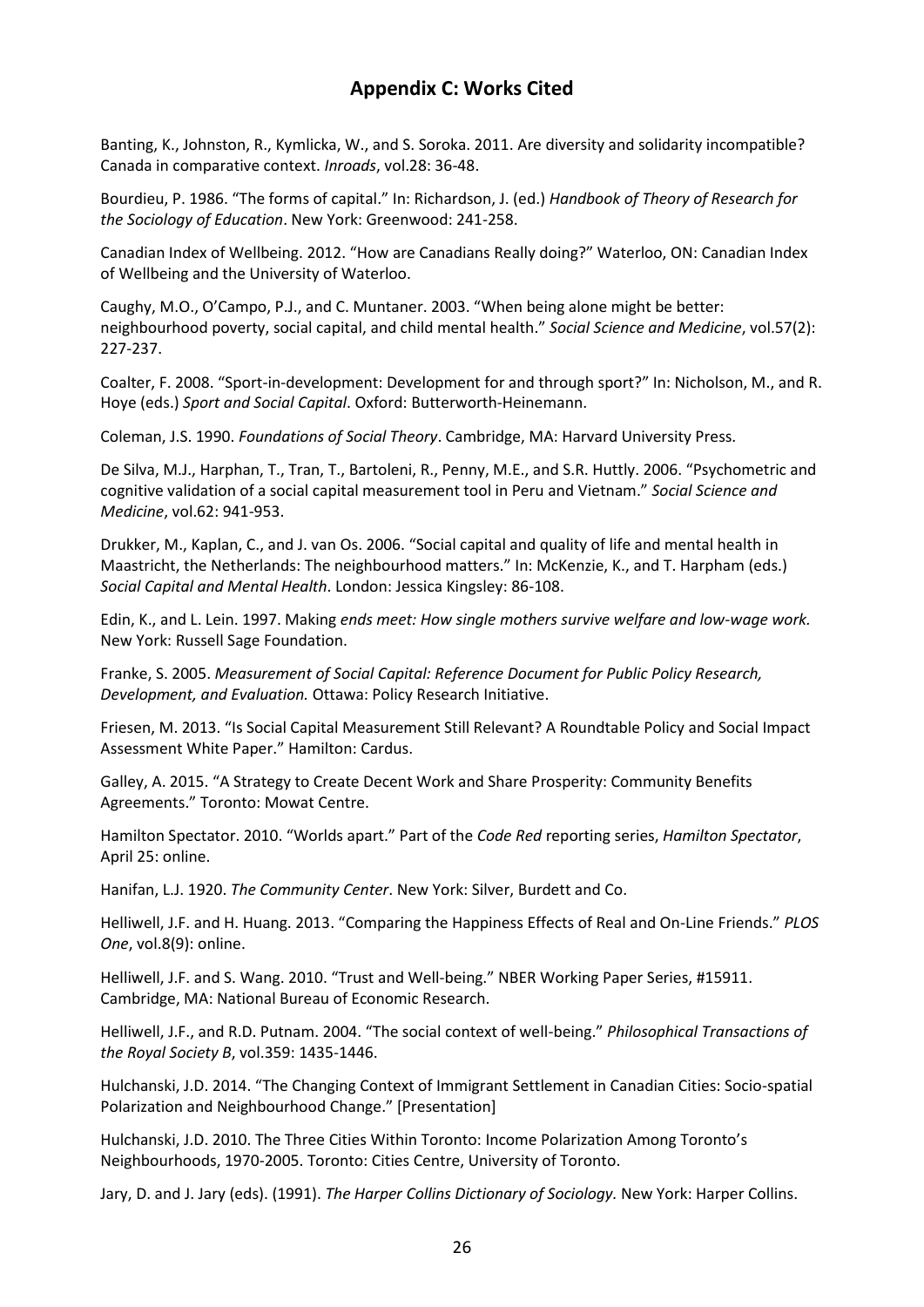Kawachi, I., Kennedy, B.P., Lochner, K., and D. Prothrow-Stith. 1997. "Social Capital, Income Inequality and Mortality." *American Journal of Public Health*, vol.87(9): 1491-1498.

Keesmaat, J. 2014. "Here's how to change Canada from a suburban to an urban nation." *The Globe and Mail*, May 12: online.

Lawrence, H. 2013. "Gluing a Place Together, One Neighbour at a Time." Abundant Community: online, available as of July 14<sup>th</sup> 2015 at

http://www.abundantcommunity.com/home/stories/parms/1/story/20131015\_gluing\_a\_place\_togeth er\_one\_neighbour\_at\_a\_time.html.

Lewchuk, W., Laflèche, M., Procyk, S., Cook, C., Dyson, D., Goldring, L., et al. 2015. *The Precarity Penalty: the impact of employment precarity on individuals, households and communities – and what to do about it.* Toronto: United Way and McMaster University.

Macinko, J., and B. Starfield. 2001. "The utility of social capital in research on health determinants." *Milbank Quarterly*, vol.79: 387-427.

McDonough, L., Dinca-Panaitescu, M., Procyk, S., Cook, C., Drydyk, J., Laflèche, M., and J. McKee. 2015. The Opportunity Equation: Building opportunity in the face of growing income inequality. Toronto: United Way.

McKenzie, K., and T. Harpham (eds.) 2006. *Social Capital and Mental Health*. London: Jessica Kingsley.

McKnight, J.L. 2013. "The Four-Legged Stool." The Kettering Foundation.

McKnight, J.L., and P. Block. 2012. *The Abundant Community: Awakening the Power of Families and Neigbourhoods*. San Francisco: Berrett-Koehler.

Moskowitz, D., Vittinghoff, E., and L. Schmidt. 2013. "Reconsidering the effects of poverty and social support on health: a 5-year longitudinal test of the stress-buffering hypothesis." *Journal of Urban Health*, vol,90(1): 175-184.

Nicholson, M., and R. Hoye (eds.) 2008. *Sport and Social Capital*. Oxford: Butterworth-Heinemann.

Phillips, K., Hilbrecht, M., and B. Smale. 2014a. "Civic Engagement and Community Wellbeing in Kingston, Frontenac, Lennox & Addington: A Report Based on Results of the CIW Community Wellbeing Survey in KFL&A." Waterloo, ON: Canadian Index of Wellbeing and University of Waterloo.

Phillips, K., Hilbrecht, M., and B. Smale. 2014b. "*Look into Wood Buffalo* Community Wellbeing Survey: A Profile of the Wellbeing of Wood Buffalo Region Residents." Waterloo, ON: Canadian Index of Wellbeing and University of Waterloo.

Phillips, K., Hilbrecht, M., and B. Smale. 2014c. "A Profile of the Wellbeing of Capital Region Residents: A Preliminary Report for the Victoria Foundation and Capital Region District." Waterloo, ON: Canadian Index of Wellbeing and the University of Waterloo.

Policy Research Initiative. 2005. *Social Capital in Action: Thematic Policy Studies*. Ottawa: Policy Research Initiative.

Portes, A. 1998. "Social Capital: Its Origins and Applications in Modern Sociology." *Annual Review of Sociology,* vol.24: 1-24.

Putnam, R.D. 2000. *Bowling Alone: The Collapse and Revival of American Community*. New York: Simon & Schuster.

Putnam, R.D. 1993. *Making Democracy Work: Civic Traditions in Modern Italy*. Princeton, NJ: Princeton University Press.

Sampson, R.J., Raudenbush, S.W., and F. Earls. 1997. "Neighbourhoods and Violent Crime: A Multilevel Study of Collective Efficacy." *Science*, vol.277: 918-924.

Saunders, D. 2007. *Arrival City: The Final Migration and our Next World.* Toronto: Vintage Canada.